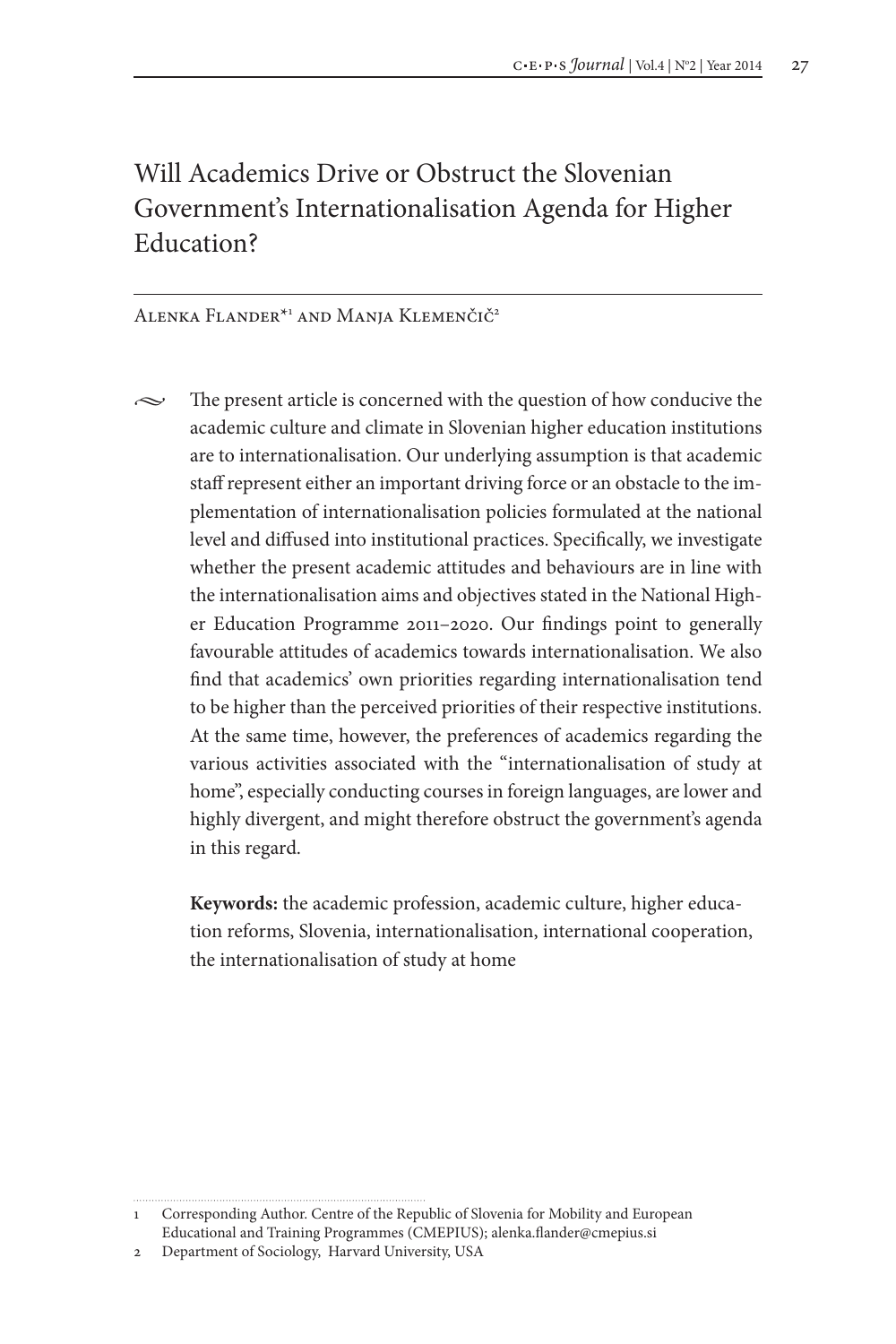# Bodo visokošolski učitelji podprli ali zavrli načrt slovenske vlade o internacionalizaciji visokega šolstva?

Alenka Flander\* and Manja Klemenčič

 $\sim$  V prispevku ugotavljamo, koliko sta akademska kultura in klima v slovenskih visokošolskih ustanovah naklonjeni internacionalizaciji. Avtorici predpostavljata, da so zaposleni v visokem šolstvu pomembno gonilo ali pa ovira za implementacijo internacionalizacijske politike, oblikovane na državni ravni in razširjene v praksah ustanov. Še posebej ugotavljata, ali so trenutne akademske naravnanosti in ravnanja v skladu s cilji in z nameni internacionalizacije, kot jih navaja Nacionalni program visokega šolstva 2011–2020. Njuni rezultati kažejo, da so akademiki na splošno naklonjeni internacionalizaciji. Ugotavljata tudi, da so lastne prioritete akademikov glede internacionalizacije celo višje od tistih, ki jih navajajo njihove ustanove. Hkrati pa so preference akademikov glede različnih aktivnosti, ki so povezane z »internacionalizacijo študija doma«, še posebej predavanja v tujem jeziku, nižja in zelo raznolika, to pa bi lahko oviralo načrte vlade v tej točki.

**Ključne besede:** visokošolski poklic, visokošolska kultura, reforme visokega šolstva, Slovenija, internacionalizacija, mednarodno sodelovanje, internacionalizacija študija doma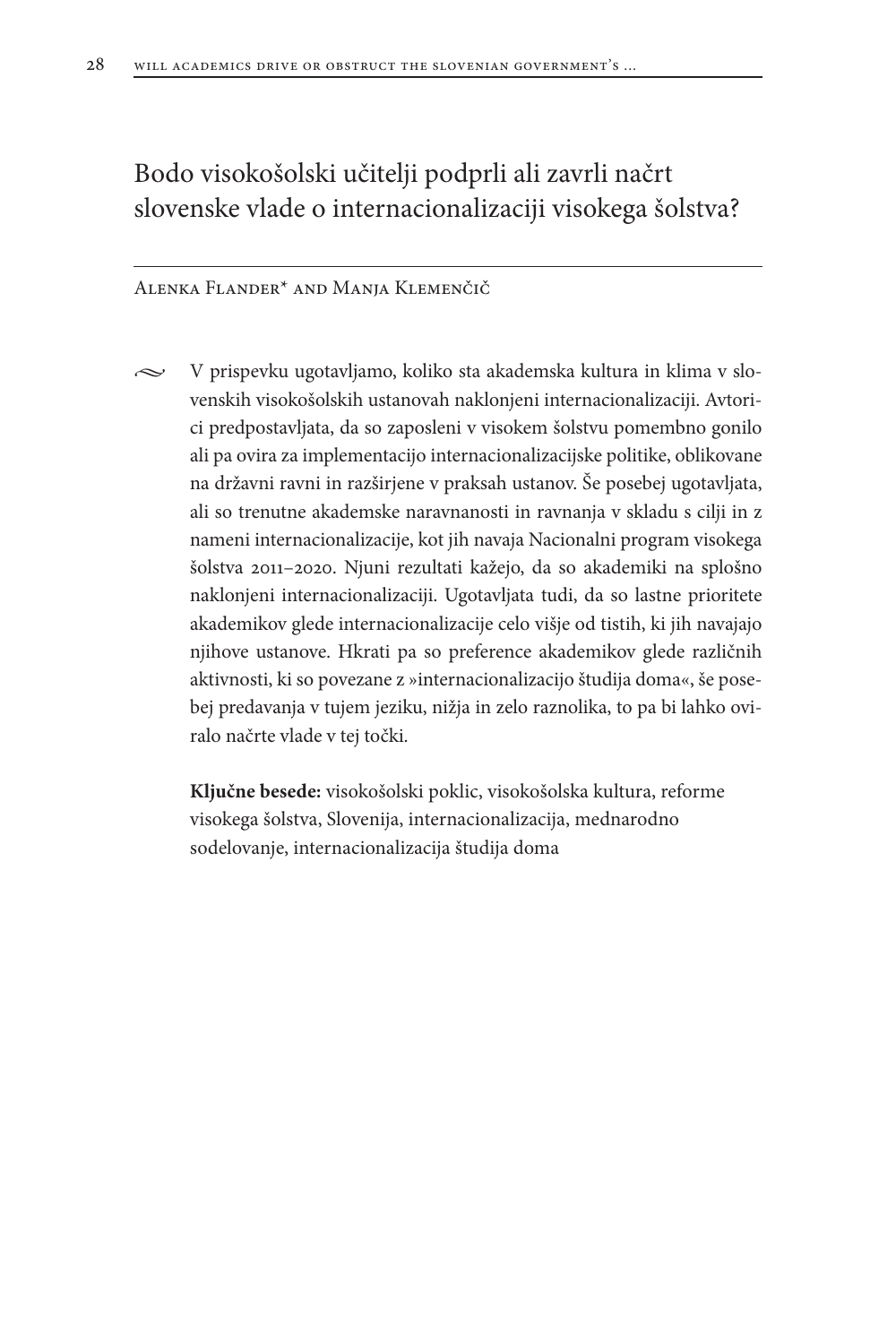## **Introduction**

Academics can drive higher education reforms or they can obstruct the implementation of the reforms intended by governments and institutional leaders. As suggested by Clark (1983), significant authority, both formal and informal, rests with individual faculty members when it comes to the implementation of university policies. Institutional changes are to a large extent dependent on how the leadership manages to obtain support from academics, who are the final arbiters of how university life takes place (ibid.). The behaviours, attitudes and values of academics are part of the "black box" of contextual conditions that often remain underexplored in research but are recognised as having a decisive influence on the implementation of higher education reforms at the institutional level (Elken et al., 2010). Like other institutions, higher education institutions are relatively enduring collections of "rules and organised practices, embedded in structures of meanings and resources" (March & Olsen, 2008, p. 3). What makes the rules and practices in higher education institutions particularly enduring is the rather slow turnover of the institutional backbone: the academics. The tenure of academics typically spans several decades. Within an institution, academics form tightly knit social networks through which the perceptions of what constitutes academic roles and university operations are diffused and perpetrated. In order to understand the implementation of higher education reforms, it is therefore crucial to understand both the culture and climate of the academic community.

Academic culture refers to the deeply shared values and beliefs of members of academic institutions, while academic climate consists of common member perception of attitudes towards academic work and university life (Peterson & Spencer, 2006). Together, they contain the patterns of behaviour and the shared values that academics hold regarding university life, their understanding of academic duties, their conceptions of what constitutes academic success, and the meaning they give to their academic roles and purposes as well as those of their respective institutions. Consequently, academic culture and climate are important facets of the contextual conditions that either enable the implementation of particular reforms or present a deterrent, or even an insurmountable obstacle, to such implementation. As several scholars have suggested (Musselin, 2013; Altbach, 2002; Enders, 2001; Slaughter & Leslie, 1997), government policies do not necessarily influence academic values, but they do influence the academic climate – the academics' understanding of what constitutes expected and desired behaviour – thus influencing the activities in which academics engage.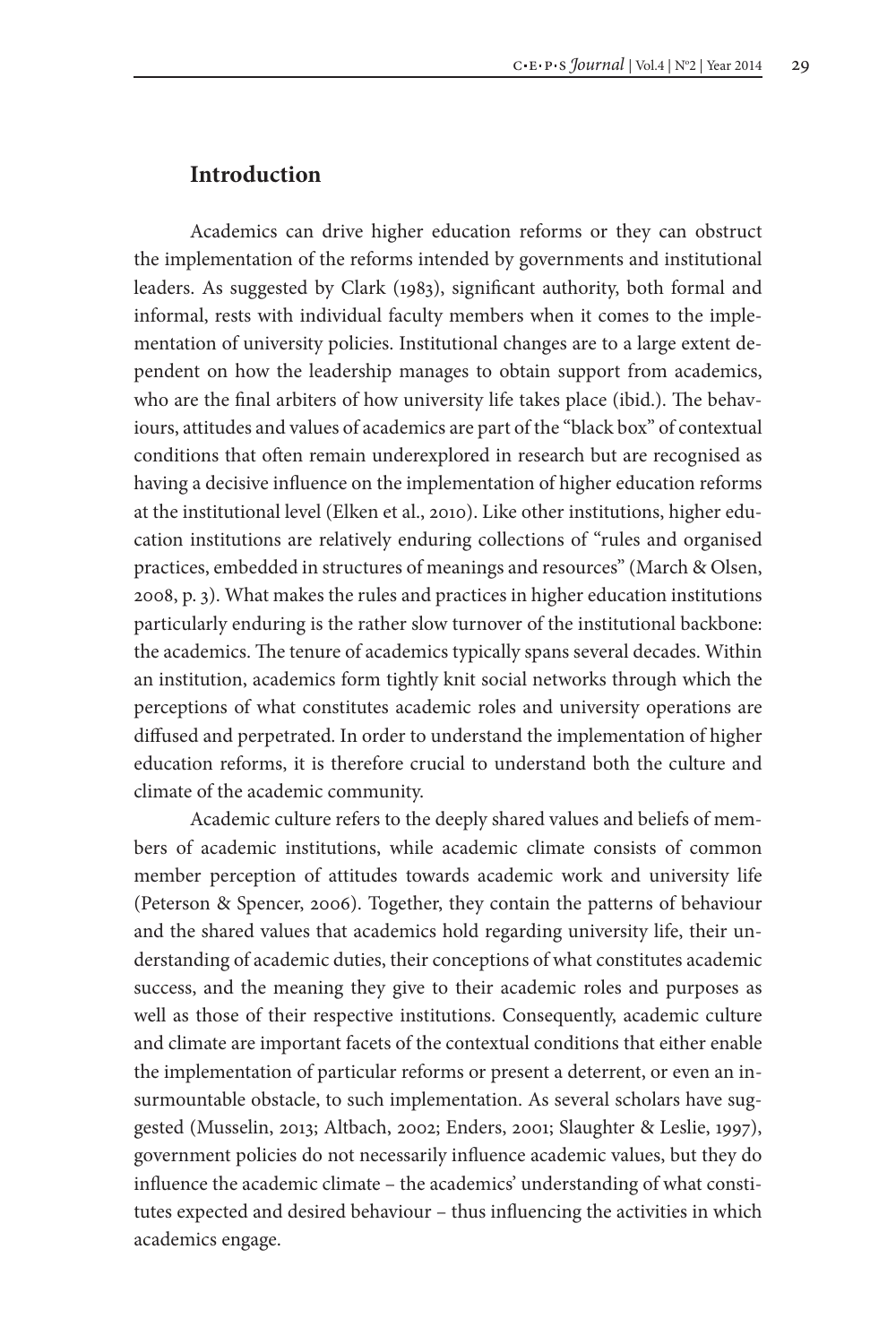The implementation of an internationalisation agenda in higher education institutions is no exception to this dynamic. Academics are a vital agency of internationalisation in research and teaching, as well as in forming strategic partnerships that include other areas, such as development projects. The present article is concerned with the question of how conducive the academic climate in Slovenian higher education institutions is to internationalisation. Our underlying assumption is that academic staff represent either an important driving force or an obstacle to the implementation of policies formulated at the national level and diffused into the institutional practices. If proposed higher education reforms run against the preferences of academic staff, it may be rather difficult, if not impossible, to successfully implement such reforms, or they may be implemented on paper but not in practice. Specifically, we investigate whether the present academic attitudes and behaviours are in line with the internationalisation aims and objectives as stated in the National Higher Education Programme. In Slovenia, the National Higher Education Programme serves as the key government public policy document in the area of higher education. It has a direct influence on the regulatory framework, and consequently on the policies and strategies of higher education institutions. In the latest National Higher Education Programme (NHEP, 2011) for the period 2011–2020, adopted by the Slovenian Parliament in 2011, internationalisation is highlighted as one of the pillars of the reform agenda.

The present article stems from the first comprehensive study of conditions of academic work conducted in Slovenia, which was conducted in 2013 based on the EUROAC questionnaire. The questionnaire included questions on overall work conditions, teaching, research, management and career, as originally conceived in the EUROAC project (Teichler & Hoehle, 2013; Kehm & Teichler, 2013, Teichler et al., 2013). We have added a section on international cooperation and internationalisation.

An online survey was sent to 5,791 academic staff employed at Slovenian higher education institutions, and was fully completed by a total of 728 respondents, representing a 13% response rate. The structure of the respondents by their grades is: professors (14.4%), associate professors (16.3%), assistant professors (26.4%), and assistants/junior researchers (26.8%). Other academic grades in total represented only 16.1% of respondents. The majority of the respondents obtained their doctoral or postdoctoral degree in 2000 or later (67.3% for doctoral degrees and 69.2% for postdoctoral degrees), and 80.2% of the respondents were elected to their current title in the last 5 years. However, the year of the respondents' first full-time appointment in higher education is rather equally distributed, ranging from up to 5 years ago (18.1%) to up to 30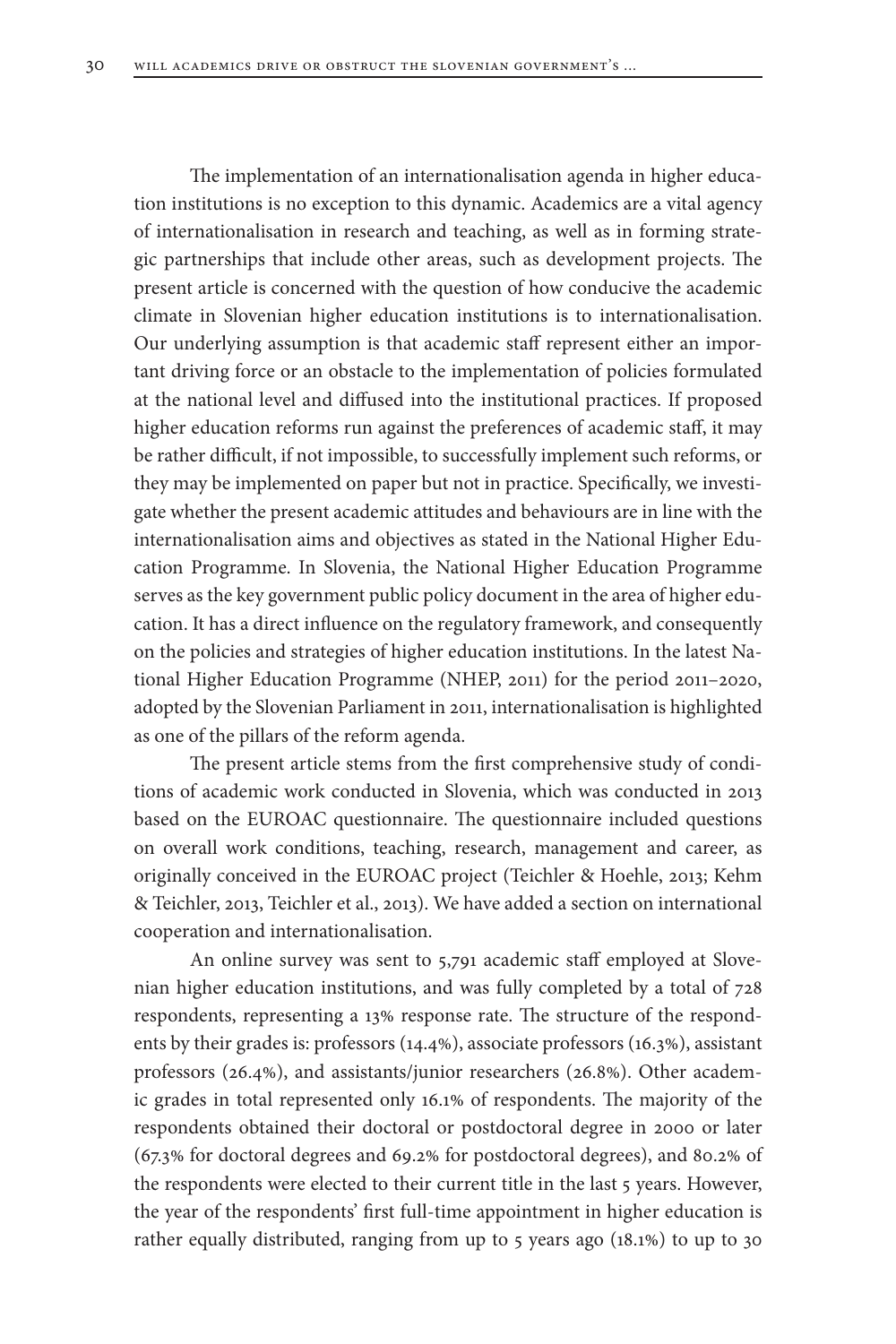years ago (15.7%), with most respondents (24.4%) being appointed 6–10 years ago. There was also fairly equal representation regarding the disciplines and individual institutions: from natural sciences and engineering (41.9%), and from social sciences and humanities (38.8%). Responses from individual institutions were represented with a balanced share in the range 11–14%, with most respondents coming from the University of Ljubljana, which is also Slovenia's largest and oldest university.

Due to the nature of the questionnaire, which is highly complex and long, the response rate is rather low, but it is similar to response rates to the same survey when it was conducted in other European countries (Teichler & Hoehle, 2013; Kehm & Teichler, 2013, Teichler et al., 2013). We have triangulated the data obtained through the survey with data obtained from 21 semi-structured in-depth interviews with academics at the three public universities (each interview lasted on average 60 minutes). The interview data largely confirmed the survey responses, which points to the reliability of data despite the low response rate. The same conclusion was reached by Horta (2013) (citing Krosnik, 1999), who suggests that "while a low response rate could be problematic, studies demonstrate that datasets resulting from low response rates can yield more accurate measurements and quality than those with greater response rate levels" (Horta, 2013, p. 493). Furthermore, the survey sample was sufficiently representative with regard to all of the main categories of academic staff profiles, e.g., disciplines of departments in which the respondents are employed, gender and academic rank (for details, see Klemenčič & Flander, 2013), and meeting the criteria of representativeness is more relevant than the response rate for the generalisability of the survey research (Horta, 2013). Finally, the EUROAC survey represents the very first in-depth analysis of the academic profession in Slovenia, and therefore does not yet allow for historical comparison of changes. There exist no other comparable studies of academic culture and climate in Slovenia to which the present article could refer.

In summary, the key question to be explored in the present article is the extent to which the attitudes and behaviours of academics are compatible with the governments' objectives and projected measures for higher education reforms in the area of internationalisation: Are the objectives stated in the NHEP already part of the Slovenian academic climate, or do they go against existing academic preferences and behaviours?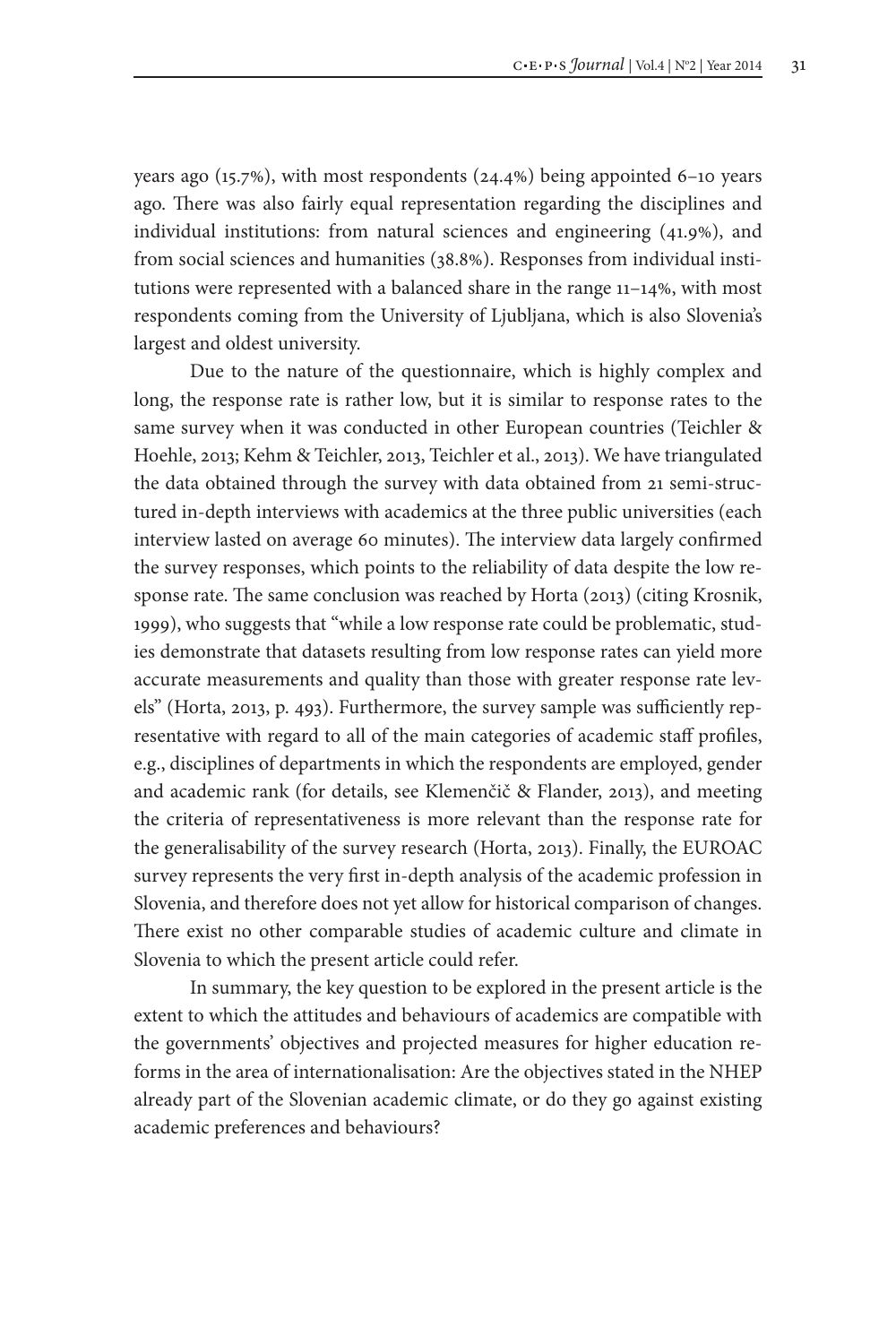# **The internationalisation of higher education in Slovenia and the National Higher Education Programme**

Slovenia has experienced profound reforms of higher education in the last two decades. The reforms have been driven by broad socioeconomic developments, such as the reform of public institutions in the context of statehood-building and democratisation, accession to the European Union and to internationalisation more broadly, and the enhanced relevance of knowledge and the associated changing role of higher education institutions within developing knowledge societies (Zgaga, 2010, 2012). Internationalisation emerges as an objective in all past national higher education programmes. The National Higher Education Programme 2006–2010 states the objective that at least 5% of lecturers employed in all higher education institutions should be foreign lecturers, that the programmes offered should be attractive to foreign students, and that the number of foreign postdocs should increase (NHEP, 2006, p. 38). The Programme also highlights the importance of offering programmes in English alongside study programmes in Slovenian, and of engaging in joint and double degree programmes (ibid.). Furthermore, the Higher Education Master Plan of 1998 (Zgaga, 1998, pp. 55-56) clearly states that: "As a result of modern globalisation processes, participation in international cooperation and the international division of work cannot be avoided in higher education. In smaller higher education systems, it encourages the quality of and an innovative approach to their activity, which is ensured in large ones by the variety of national institutions… Special effort should be made to ensure …student and faculty exchanges, joint design and provision of study programmes and participation in quality assessment systems…".

In the scholarly literature, internationalisation is defined as "the process of integrating an international, intercultural or global dimension into the purpose, functions or delivery of higher education" (Knight, 2004, p. 9). A related definition useful for our purposes is that internationalisation is "the variety of policies and programs that universities and governments implement to respond to globalisation" (Altbach, Reisberg, & Rumbley, 2009, p. 7). While globalisation is seen to be beyond the control of any one actor or set of actors, internationalisation is indeed a strategy that is formulated and implemented by higher education institutions, governments and other actors active in the field of higher education to handle globalisation (Altbach, Reisberg, & Rumbley, 2009, p. 23–35). An internationalisation strategy thus permeates the purpose, functions, and delivery of higher education (Knight, 2003, p. 2). Such a strategy may consist of different elements, of which student and staff mobility,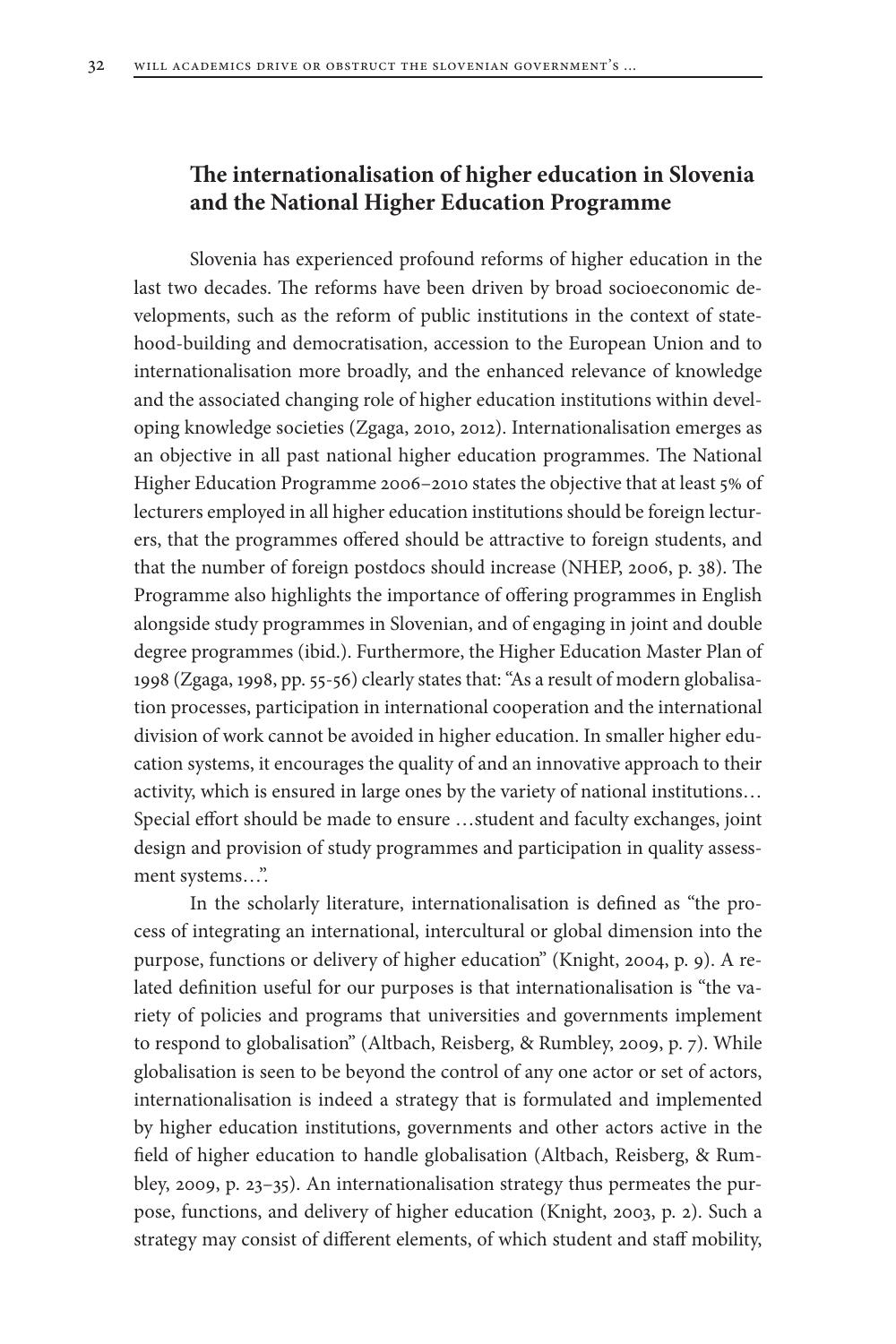research collaboration and the "internationalisation of study at home" are most frequently emphasised (Qiang, 2003, pp. 258–259). The internationalisation of study at home entails internationalising the curriculum, and teaching and learning in an international classroom. It has surfaced as an important objective due to the realisation that, although the majority of students remain nonmobile, they too should develop international knowledge and competences (Crowther et al., 2000; Waecher, 2003).

There are two widely recognised arguments as to why the internationalisation of higher education is important (Qiang, 2003). First, higher education needs to prepare graduates adequately for life and work in increasingly globalised environments by adding intercultural skills, attitudes and multilingualism to their learning outcomes (ibid.). Second, research requires collaborative efforts and intensive international collaboration due to increasing specialisation and the size of investments needed in certain areas of research (ibid.). This is particularly true for small systems, such as the Slovenian higher education and research system. Despite the overall agreement in academic and policy circles on the benefits of internationalising higher education, the actual policies and practices vary significantly across higher education systems and institutions (Klemenčič & Flander, 2013). The reasons for these differences lie as much in administrative and financial obstacles to internationalisation as in differences in motivation, and even in national and institutional conceptions of the role internationalisation should play in Slovenian higher education institutions.

These arguments pervade the National Higher Education Programme 2011–2020, which was conceived within the context of the Slovenian Development Strategy and the European Union's growth strategy "Europe 2020" (European Commission, 2010), both of which place a strong emphasis on education as one of the key pillars of economic growth and social development. The NHEP (2011, p. 41) explicitly states that the "[i]nternationalisation of Slovenian higher education is a key to its development since it is a feature of its quality". The intention of the government was for the internationalisation strategy to be one of the seven main pillars identified as crucial for the development of Slovenian higher education. The key internationalisation measures to be achieved by 2020 include: teaching and research will take place in cooperation with foreign institutions, teachers and researchers; study programmes will be carried out for mixed groups of students from different countries; and the number of joint study programmes with foreign institutions will increase significantly. Specific measures also include strengthening regional cooperation and the mobility of academics and students with the closest neighbouring regions (especially the Western Balkans and Euro-Mediterranean regions).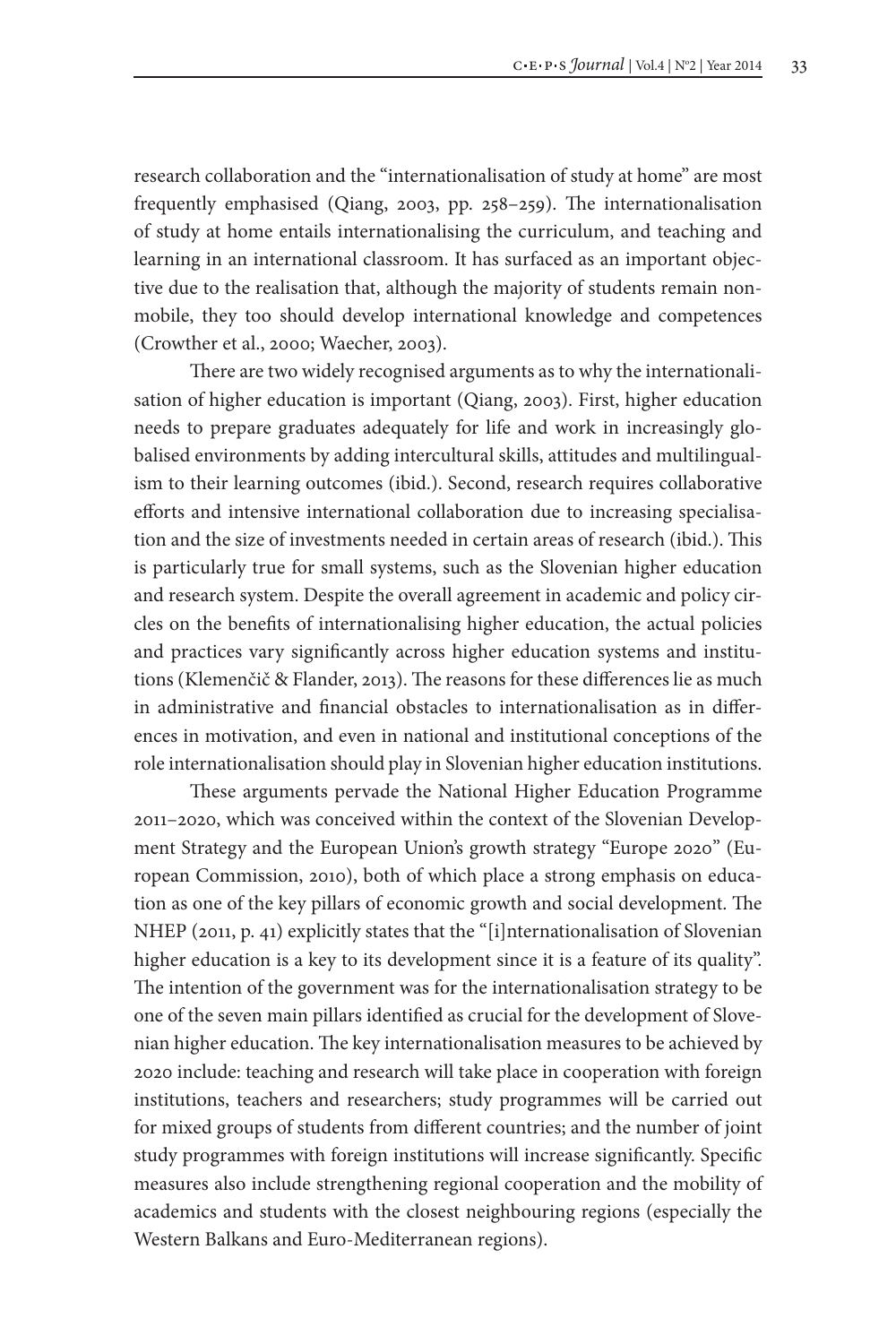Following the changes in government and the financial crisis, the implementation of the NHEP has slowed down and many steps and actions have not yet been realised. Most importantly, the national internationalisation strategy has not yet been drafted, thus leaving the implementation of the NHEP objectives to the interpretations of institutions.

However, given the small size of the country, international academic cooperation has long been promoted, being increasingly linked to notions of research excellence. Publishing with international publishing houses and in recognised international journals, as well as invitations to speak at international scientific conferences or to teach at foreign universities, are regarded in academic circles as a sign of academic achievement (Klemenčič & Zgaga, forthcoming). As early as in the 1990s, the University of Ljubljana formed a rule that promotion to a professorial title is not possible if the candidate has not worked for at least three months at a foreign university; similar rules were soon adopted by other institutions and have recently been extended to associate professors. In 2010, both conditions were included in national guidelines on the minimal criteria for academic appointments issued by the Slovenian National Quality Assurance and Accreditation Agency (Klemenčič & Zgaga, forthcoming). Finally, since the early 1990s, the range of opportunities for international academic cooperation has expanded with the participation of Slovenia in European Union programmes, especially TEMPUS and later SOCRATES, as well as framework programmes financing research cooperation (Zgaga, 1998). These programmes have certainly contributed to the opportunities for Slovenian academics in international cooperation, and have arguably also affected the attitudes of academics towards internationalisation. These attitudes, as well as the international activities of Slovenian academics, are explored in the next section.

# **Findings from the EUROAC 2013 survey**

# **Personal and institutional priorities regarding internationalisation**

The findings from our survey show that Slovenian academics indeed value internationalisation and seek international cooperation. However, there are some discrepancies between the preferences and behaviours of academics and the objectives stated in the NPHE. First, publishing with international journals and publishers, using international literature, participation in international collaborative projects and topics in teaching, and following developments in academic literature internationally within one's own discipline are ranked the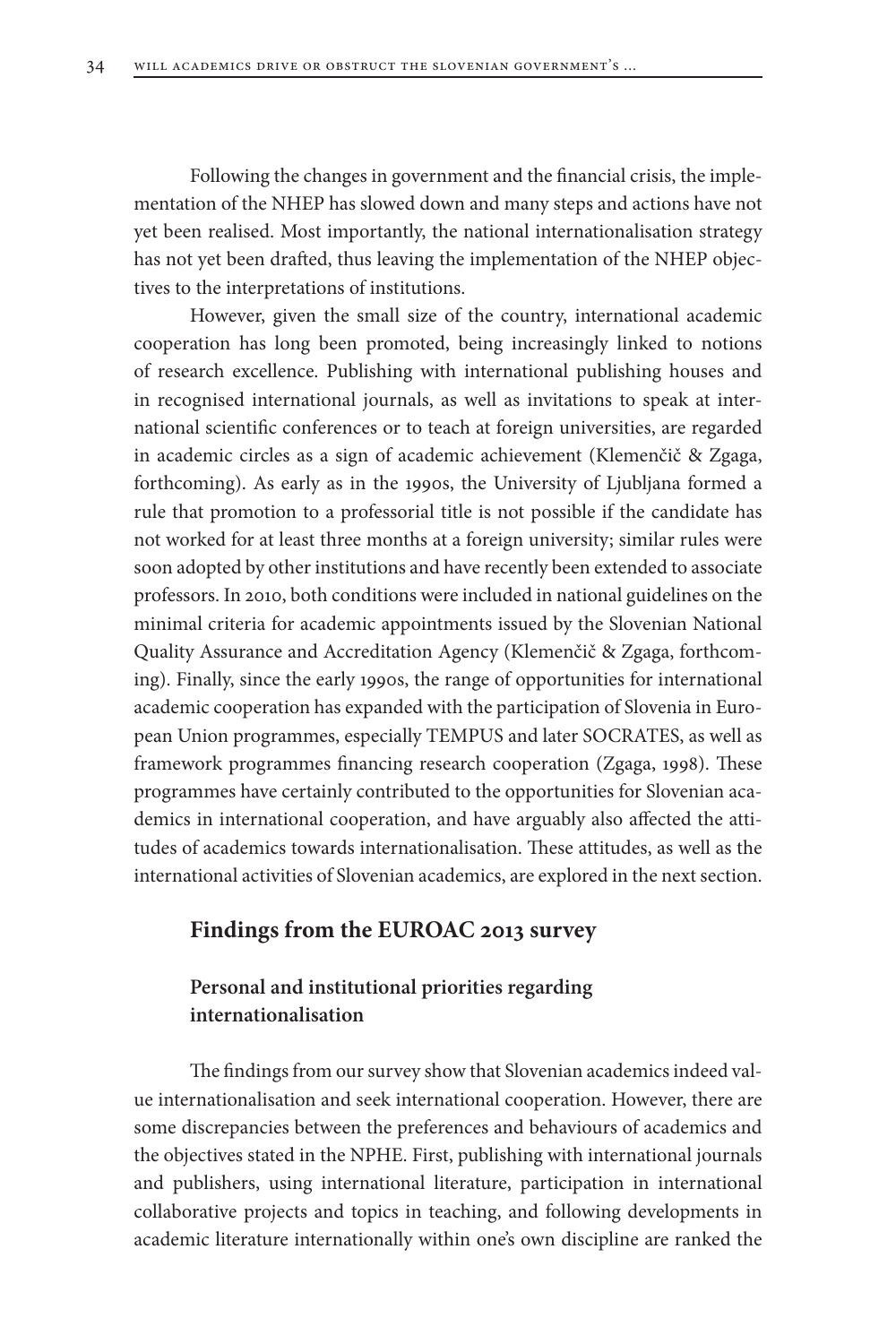highest by all academic ranks; for example, 86.4% of academics attach high importance or importance to publishing in international journals, while 96.1% emphasise using international literature. A much lower number of academics – although still in positive values – prioritise activities typically associated with the internationalisation of study at home: contributing to the formulation of joint/double degree programmes (45.8%), offering courses in a foreign language (50.7%), and encouraging foreign students (56.6%) and foreign scholars (68%) to visit the home institution. The same findings (for the lowest and highest ranked priorities) can be identified if we examine the responses according to academic fields.

However, the Slovenian academic community appears fairly divided on questions regarding conducting lectures in foreign languages (standard deviation 1.176). Similarly, there are rather divergent views in terms of personal priorities with regard to contributing to joint and double degree programmes (standard deviation 1.118) and encouraging foreign students to study at the home institution (standard deviation 1.100). This means that on questions concerning the implementation of the internationalisation of study at home, the priorities of Slovenian academics are clearly far from unified. The most convergent attitudes of Slovenian academics are related to personal priorities for following foreign literature in order to stay up-to-date with developments in the field, with regard to which the personal priorities of academics are also the highest.

Another interesting finding is that the academics' own priorities regarding internationalisation activities tend to be higher than the perceived priorities of their respective higher education institutions (Table 1), even though institutional expectations are in general perceived as fairly high. The lowest institutional expectations regarding internationalisation are related to foreign language lectures at the home institution (2.93). This corresponds to the established practice in Slovenia that foreign languages are only used in courses offered within international programmes, and on the condition that the course is simultaneously also offered in Slovenian (Klemenčič & Flander, 2013; Golob Kalin et al., 2012).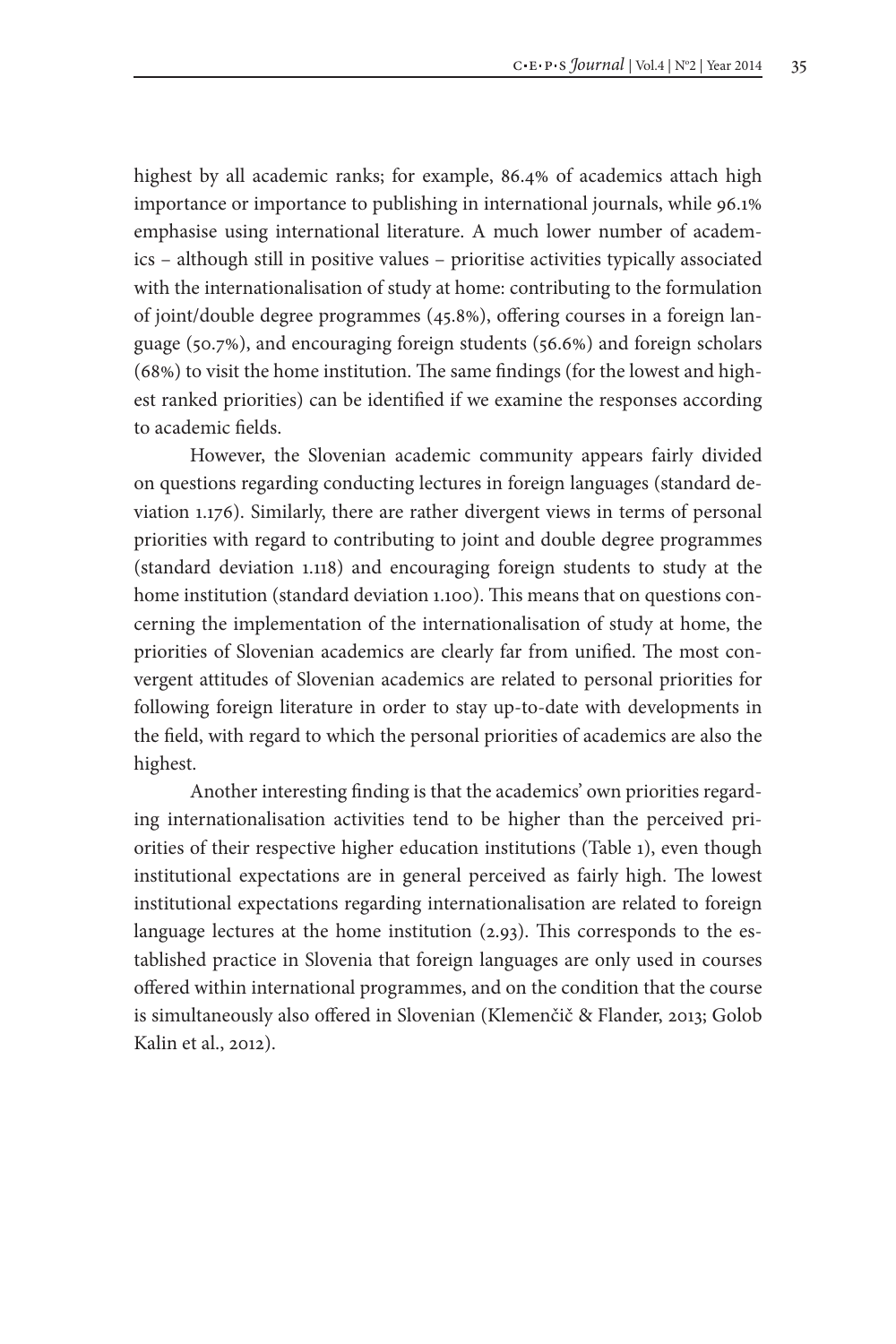**Table 1.** *Academics' personal priorities and institutional expectations regarding internationalisation (five-point scale ranging from 1 = not important at all, to 5 = very important for personal priorities, and from 1 = low to 5 = high for institutional expectations).*

|                                                                                                   | Personal priorities regarding<br>international cooperation |     |          | Institutional expectations<br>regarding internationalisation |     |          |
|---------------------------------------------------------------------------------------------------|------------------------------------------------------------|-----|----------|--------------------------------------------------------------|-----|----------|
|                                                                                                   | Mean                                                       | N   | St. dev. | Mean                                                         | N   | St. dev. |
| Cooperation with foreign re-<br>searchers in research projects                                    | 4.30                                                       | 686 | 0.853    | 3.63                                                         | 687 | 1.223    |
| Preparation of publications with<br>co-authors from abroad                                        | 4.03                                                       | 682 | 0.980    | 3.37                                                         | 681 | 1.218    |
| Publishing in international<br>journals and with international<br>publishers                      | 4.46                                                       | 685 | 0.840    | 4.35                                                         | 682 | 1.010    |
| Following developments in aca-<br>demic literature internationally<br>within one's own discipline | 4.76                                                       | 684 | 0.532    | 4.00                                                         | 682 | 1.114    |
| Student mobility from home<br>institution to foreign institutions                                 | 3.90                                                       | 688 | 1.070    | 3.48                                                         | 690 | 1.158    |
| Student mobility from foreign<br>institutions to home institution                                 | 3.64                                                       | 685 | 1.100    | 3.42                                                         | 682 | 1.155    |
| Mobility of academics from home<br>institution to foreign institutions                            | 4.09                                                       | 686 | 0.955    | 3.43                                                         | 684 | 1.181    |
| Mobility of academics from<br>foreign institutions to home<br>institution                         | 3.94                                                       | 684 | 0.990    | 3.24                                                         | 682 | 1.218    |
| Foreign lecturers lecturing at<br>home institution                                                | 4.10                                                       | 684 | 0.925    | 3.41                                                         | 677 | 1.161    |
| Foreign language lectures at<br>home institution                                                  | 3.47                                                       | 685 | 1.176    | 2.93                                                         | 683 | 1.221    |
| Using international literature and<br>topics in teaching                                          | 4.45                                                       | 685 | 0.779    | 3.65                                                         | 679 | 1.196    |
| Formulation of joint/double<br>degree programmes                                                  | 3.38                                                       | 674 | 1.118    | 3.05                                                         | 670 | 1.194    |

The findings also point to a high diversity of institutional priorities regarding internationalisation activities as perceived by academics (Figure 1). Other research has pointed out that Slovenian higher education institutions harbour very different ambitions regarding internationalisation, and that their internationalisation strategies are far from equally elaborate (Braček Lalić, 2007). Based on the perceptions of academics, our observation is that only a few institutions in Slovenia aspire to or have a strategy for competing on the global higher education market. We also observe that rationales and objectives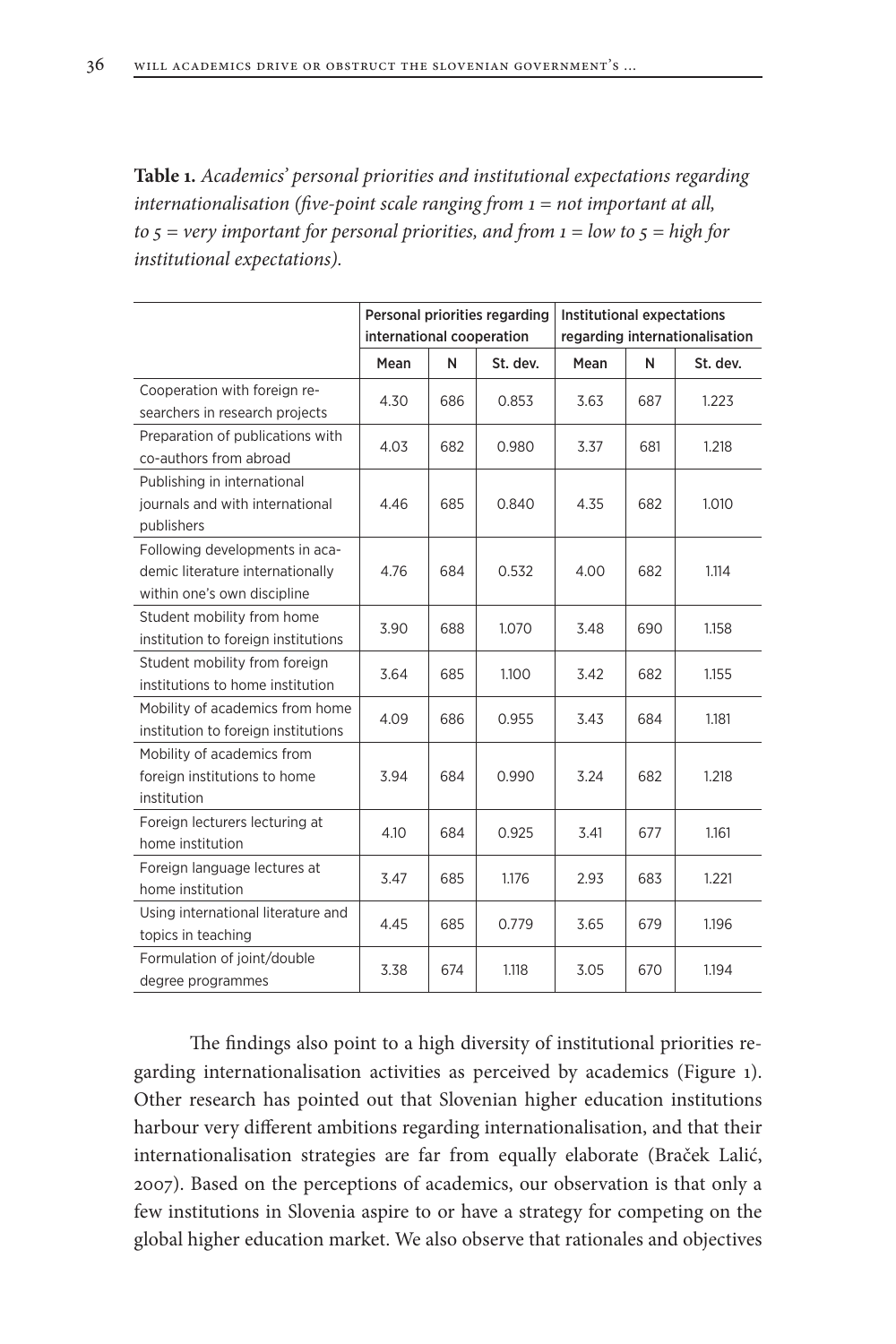for internationalisation differ between the university and faculty levels: the university strategy does not necessarily represent the lowest common denominator of faculty strategies. The standard deviation of answers on all points was above 1.161, with the exception of publishing in international journals, which was ranked the highest and displayed the most convergence. Finally, 46.4% of academics agreed or strongly agreed with the statement that their institution places high emphasis on internationalisation, with the views on this issue again being fairly divergent (standard deviation 1.177).

A comparison of personal and institutional priorities with regard to internationalisation points to the favourable attitudes in the academic climate to drive internationalisation, providing appropriate conditions and support measures are created. At the same time, the data also indicates reasons for caution. The preferences of academics tend to be highly divergent on questions concerning the internationalisation of study at home. It appears that these activities interfere more directly with the academics' usual work routines. The different priorities are fuelled by ideological differences regarding the protection of Slovenian language and culture. They also reflect different views as to the purposes and benefits of internationalisation.



*Figure 1.*Institutional and personal expectations regarding internationalisation (percentage) (responses 4 and 5 on a scale  $1 = not$  important, to  $5 = very$  important).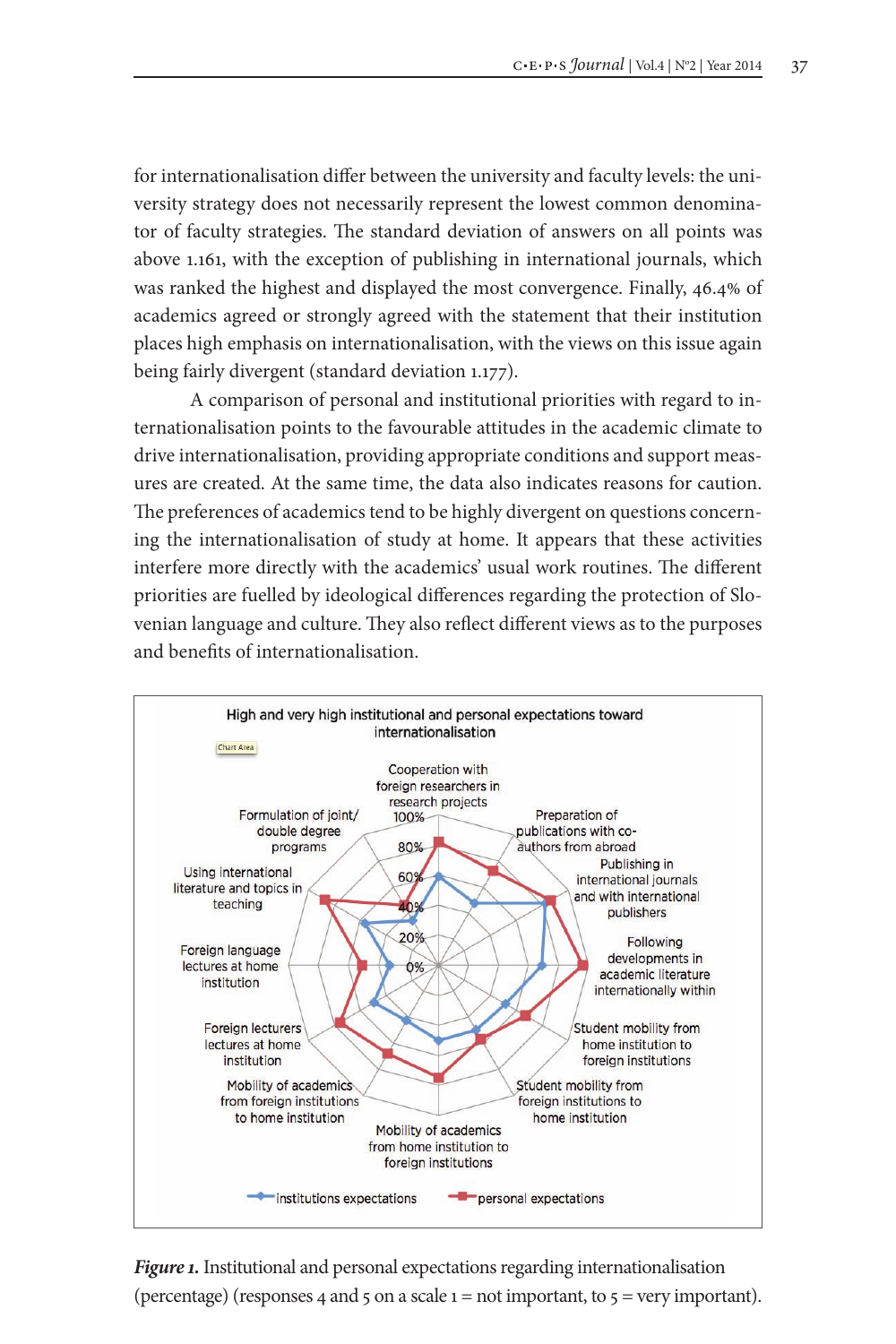Data show that elements important for internationalisation at home are not high on the personal priority list of academics, as well as being rather low among the perceived institutional priorities regarding internationalisation. This could be explained by the legislation regarding the official language of instruction, and by the shortage of funds for offering courses in foreign languages in parallel to the same courses being offered in Slovenian. These factors place the issue of the more systematic implementation of international curricula very low on the institutions' agenda.

#### **International cooperation with the Western Balkans**

One of the explicit aims of the National Higher Education Programme (2011) is to strengthen academic cooperation with the Balkan region (former Yugoslav countries). This objective is justified by the ambition to attract students and staff, especially in view of declining demographics, and by the desire to strengthen Slovenian research. The objectives also serve the broader political goals of strengthening cultural, economic and political cooperation within the region, in order to act as a strategic alliance of small states within the context of the European Union. Regional cooperation is an excellent springboard for common initiatives and common projects within the European Higher Education Area (EHEA).

These objectives, however, stand in marked contrast to the present realities in terms of Slovenian academics' attitudes to cooperation with the countries of the Western Balkans (Table 2). In an opinion survey conducted in eight Western Balkan countries, including Slovenia, Zgaga et al. (2013) report that only 20.3% of Slovenian academics agreed that their institution should primarily seek cooperation with institutions in this region, which was the lowest result in the region. Slovenian academics stated significantly higher preferences for regional cooperation with Eastern European countries than with Western Balkan countries (ibid.). Our findings from EUROAC largely confirm these findings. We have established a relatively low level of existing academic cooperation with the Western Balkans, as self-reported by our respondents. Only about one quarter of academics teaching abroad in the last three years report teaching in countries of former Yugoslavia or collaborating in research with colleagues from these countries, and only 17.2% of reported joint publications were undertaken in collaboration with academics from the region. The highest reported cooperation was by associate professors through international research projects. Only 4.2% of the academics teaching in the Western Balkans reported that this represented more than half of their overall teaching abroad.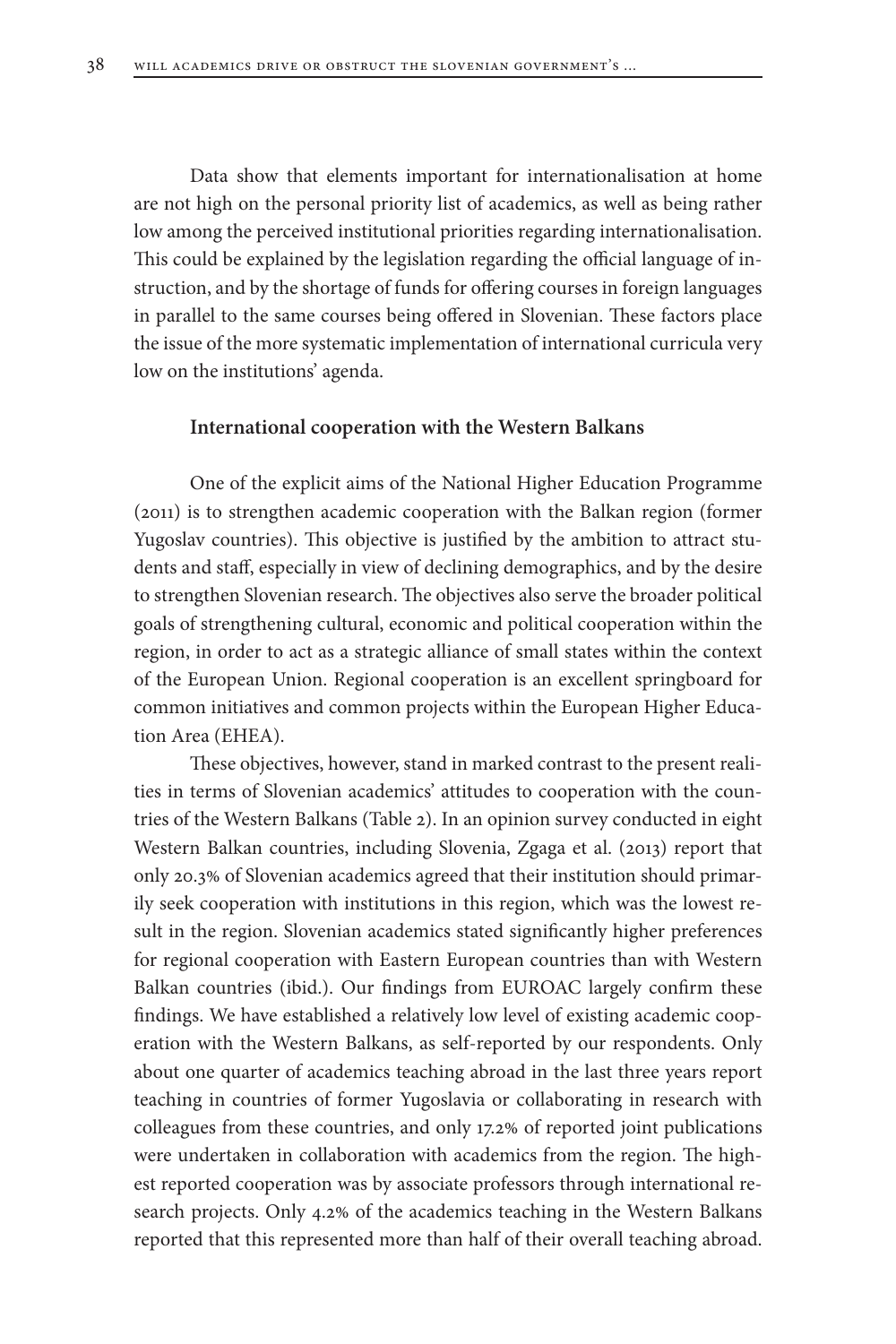Regarding research, the percentage is even lower (3.2%), in terms of both joint publications and research collaboration.

Senior academics are in general more internationally engaged in terms of obtaining funding and research/publishing cooperation; again in this case, however, the level of cooperation with academics from former Yugoslavia is rather low. Amongst full professors who cooperated with colleagues from abroad, cooperation with researchers from ex-Yugoslav countries represents 31.3% of their international cooperation activities, while for associate professors the figure is 40.2%, for assistant professors 27.8%, and for assistants only 11.6%. Percentages of joint publications with Balkan colleagues (those with joint international publications within the last three years) are even lower: the highest is for associate professors (32.6%) and the lowest for assistants (8.1%).

In our study, academics reported that employment of foreign academics from former Yugoslavia countries has decreased; however, it should be noted that employment of foreign academics from other countries is also reported to be decreasing or stagnating. On the other hand, there were 3,185 students with foreign citizenship enrolled in the 2012/13 academic year, representing 3.3% of the entire student population. Over 75% of these students were from ex-Yugoslav countries, which is a considerable share.

**Table 2.** *Self-reported international activities of academics according to rank (five-point scale ranging from 1 = strongly decreased, to 5 = strongly increased).*

| What has the level of development of the following activities |       | N   | St. dev. |
|---------------------------------------------------------------|-------|-----|----------|
| been at your institution in the last three years?             | Mean  |     |          |
| Employment of foreign academics from former Yugoslavia        | 2 2 7 | 673 | 971      |
| countries                                                     |       |     |          |
| Employment of foreign academics from other countries          | 2.38  | 676 | 1.097    |
| Participation in student exchange mobility                    | 342   | 687 | .956     |
| International cooperation at the institutional level          | 332   | 685 | .936     |

In summary, the existing academic cooperation with colleagues from the Western Balkans is reported to be rather low, but shows sufficient potential to build on in the future. Inspiration on how to strengthen such cooperation may well be taken from the Austrian initiative launched under their presidency in 2006, in the form of the Steering Platform on Research for the Western Balkans. Several research projects, aimed at exchanging information and national policy developments, have been supported by European programmes or directly by the Austrian Federal Ministry, focusing on the Southern European or Western Balkans Research Area (Klemenčič & Zgaga, 2013).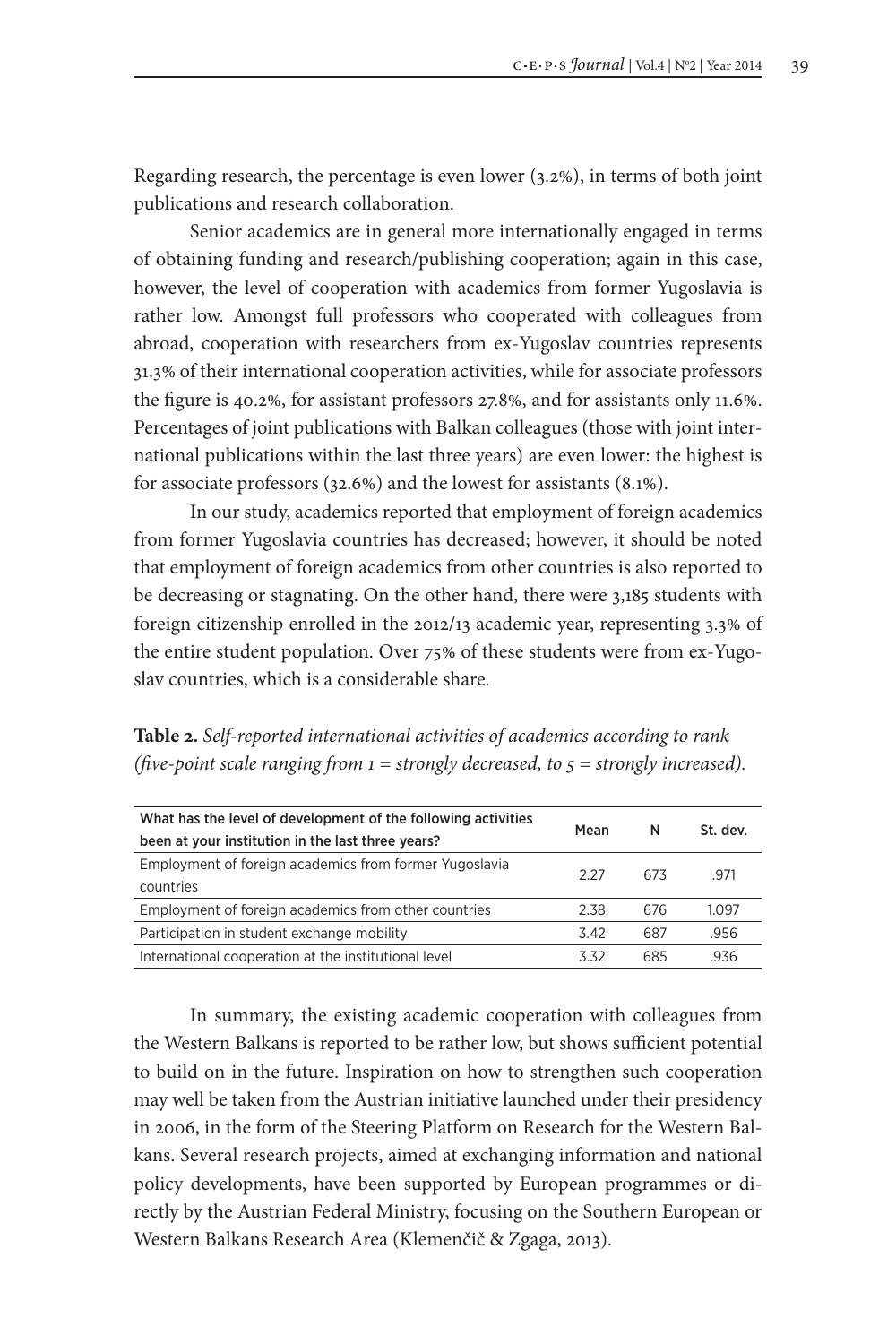# **Academics' existing involvement in international cooperation in teaching and research**

Academics in Slovenia tend to be intrinsically motivated to cooperate with colleagues abroad. Our respondents appear fairly internationally oriented, both in research and teaching. They also tend to publish abroad, especially academics with higher academic titles. However, as always, the self-reported data on publications and teaching abroad should be considered with caution, due to the possibility of social desirability bias. In our survey, 35.2% of academics reported teaching in joint programmes, and over 60% reported working with incoming foreign students, which is surprisingly high and contradicts some of the findings from the survey of Erasmus students conducted parallel to the present survey (Klemenčič & Flander, 2013), as well as being absent from the interviews conducted parallel to the survey. Regarding teaching abroad, about half of the Slovenian academics surveyed (45.10%) reported having this experience in the last three years. More than half of senior academics have taught in a foreign language at a home institution and lectured abroad within the last three years. The share of those who have either lectured abroad or in a foreign language decreases with academic rank (Klemenčič & Flander, 2013).

The share of those involved in international cooperation in research is much higher than in teaching. In our EUROAC survey, 43.5% of academics reported having participated in international research project groups, with 14.4% also managing such projects. Some 79.5% respondents reported collaboration with international colleagues. Almost 70% also reported their articles being published in an international academic book or journal. International research collaboration is indeed significantly better funded than teaching opportunities abroad. In addition, deliverables from international research collaboration, such as publications in international journals and with international publishing houses, score highly in criteria for academic appointments (Klemenčič & Flander, 2013). However, we are aware that here we rely on individuals' subjective estimations rather than actual publishing records, which exist for all Slovenian academics in the Co-Operative Online Bibliographic System and Services of Slovenia (COBISS), so these data should also be treated with caution, as they are highly susceptible to social desirability bias. Nonetheless, other sources confirm that Slovenian researchers are amongst the most productive in Europe in terms of papers published, with Slovenia occupying sixth place within the EU27 (Kolar, 2011). This shows the strong inclination of Slovenian academics towards research productivity. The reason lies mostly in the fact that, for a long time, the number of articles published was one of the most important criteria for funding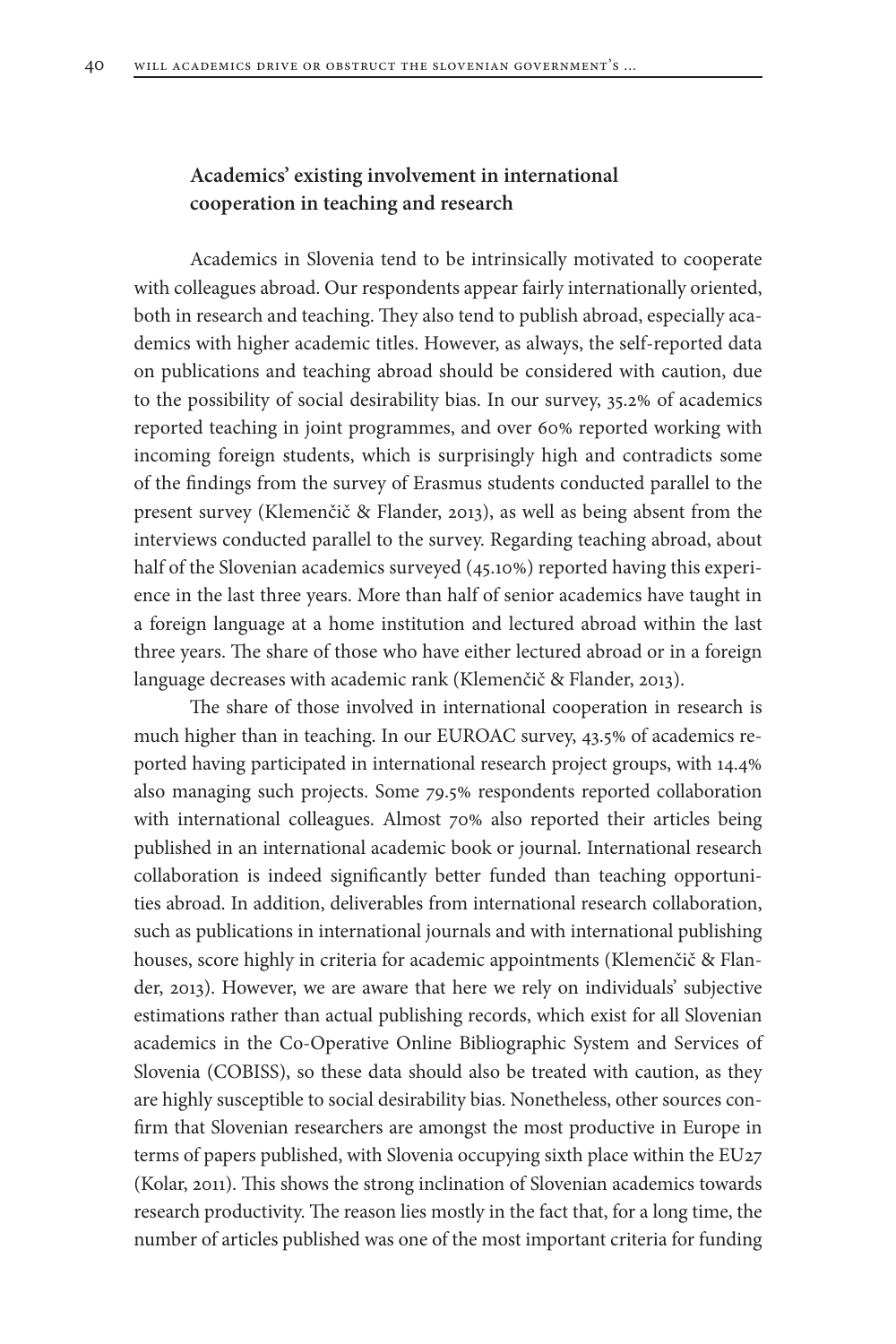project evaluations undertaken by the Slovenian Research Agency (ARRS), and is, of course, also an important criterion in academic promotions (ibid.). Furthermore, based on scientific publications in co-authorship with foreign researchers (per million inhabitants), Slovenia is in ninth place within the EU27, with 749.7 publications, and is thus ranked higher than countries such as Germany, France, the Czech Republic and Estonia (European Commission, 2011).

In terms of the academic job market, Slovenia is almost entirely closed to international academics (Klemenčič & Zgaga, forthcoming). The reasons for this are several, but revolve around the fact that Slovenia is not a notable study destination for foreign students, that it practices limited internationalisation of study at home, and that there are certain legal requirements for instruction at higher education institutions in Slovenia to be undertaken in Slovenian (Klemenčič & Flander, 2013). The responses in the EUROAC survey show that 96.3% of the participating academics graduated in Slovenia, 90.6% hold a Slovenian masters degree and 76.5% a Slovenian doctoral degree. Over half of the academics surveyed have never been employed by any institution other than their current employer, and have obtained all of their degrees within the same institutions. This indicates an inbreeding problem within the Slovenian higher education system that is, however, slowly being overcome, mostly thanks to the emergence of new institutions, but reinforced by the culture of measuring research excellence (Klemenčič & Zgaga, forthcoming). The NHEP, as well as the Resolution on Research and Innovation Strategy of Slovenia 2011–2020 (RISS), are therefore also aimed at strengthening the qualifications of academic and research personnel, and ensuring effective inter-institutional and interstate mobility for researchers. However, given the existing policy on Slovenian language as the language of instruction, employing foreign researchers might precede employing academics for teaching (ibid.).

#### **Existing institutional support for internationalisation**

Compared to the importance attributed to internationalisation, the actual level of satisfaction of academics with various forms of institutional support is fairly low. Academics are least satisfied with opportunities at their home institution for finding funds for international cooperation activities, and they are most satisfied (although still with a rather low level of satisfaction) with institutional support to foreign students (Klemenčič & Flander, 2013).

Whereas internationalisation certainly figures as a policy priority for the government, institutions and individual academics, the actual support for international cooperation on the part of institutions does not appear to be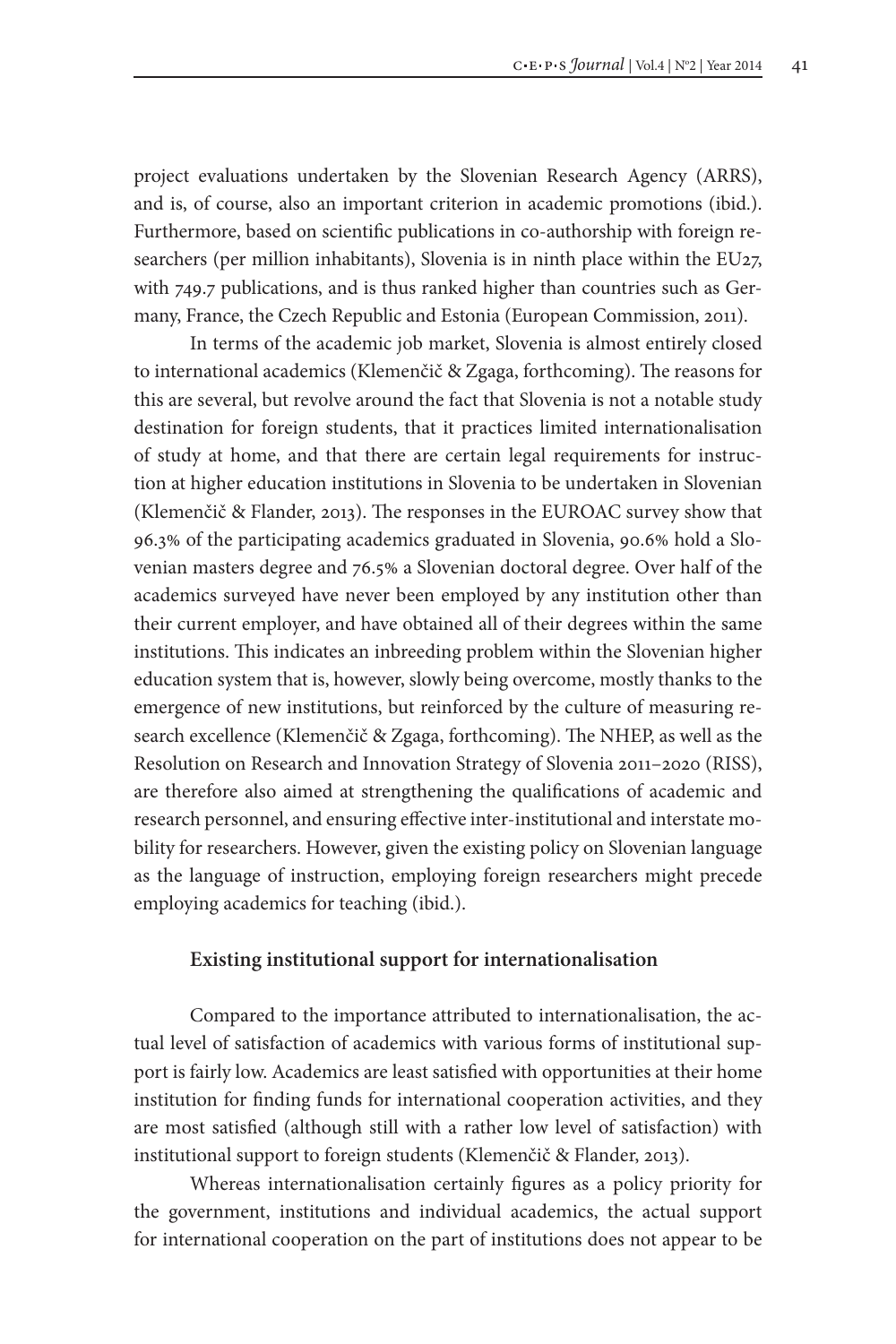adequate. Academics are most satisfied with the institutional support to visiting international students (39.3%), and least satisfied with opportunities within the home institution to find funds to support international cooperation activities (61.7% highly dissatisfied or dissatisfied). Only 37.8% of academics are satisfied with support given to visiting scholars, while 76.4% believe that this support is very important. One of the lowest results on the satisfaction scale is the definition of internationalisation objectives at the home institution, with only 20.9% of respondents reporting being satisfied with their home institution's internationalisation objectives.

Analysis of the importance and satisfaction of conditions by rank shows that the same opinion is shared regardless of academic rank (Figure 2). All elements are considered important or very important by a high percentage of academics within all ranks (80% on average). Very convergent responses can also be seen for satisfaction with the actual conditions within the respondents' universities; however, only a small percentage of academics of all ranks are satisfied or very satisfied with these conditions (25% on average).



*Figure 2.* Satisfaction and importance of conditions at institutions by rank (percentage) (responses 4 and 5 on a scale  $1 = not important to 5 = very$ important, and  $1 = not$  satisfied to  $5 = very$  satisfied).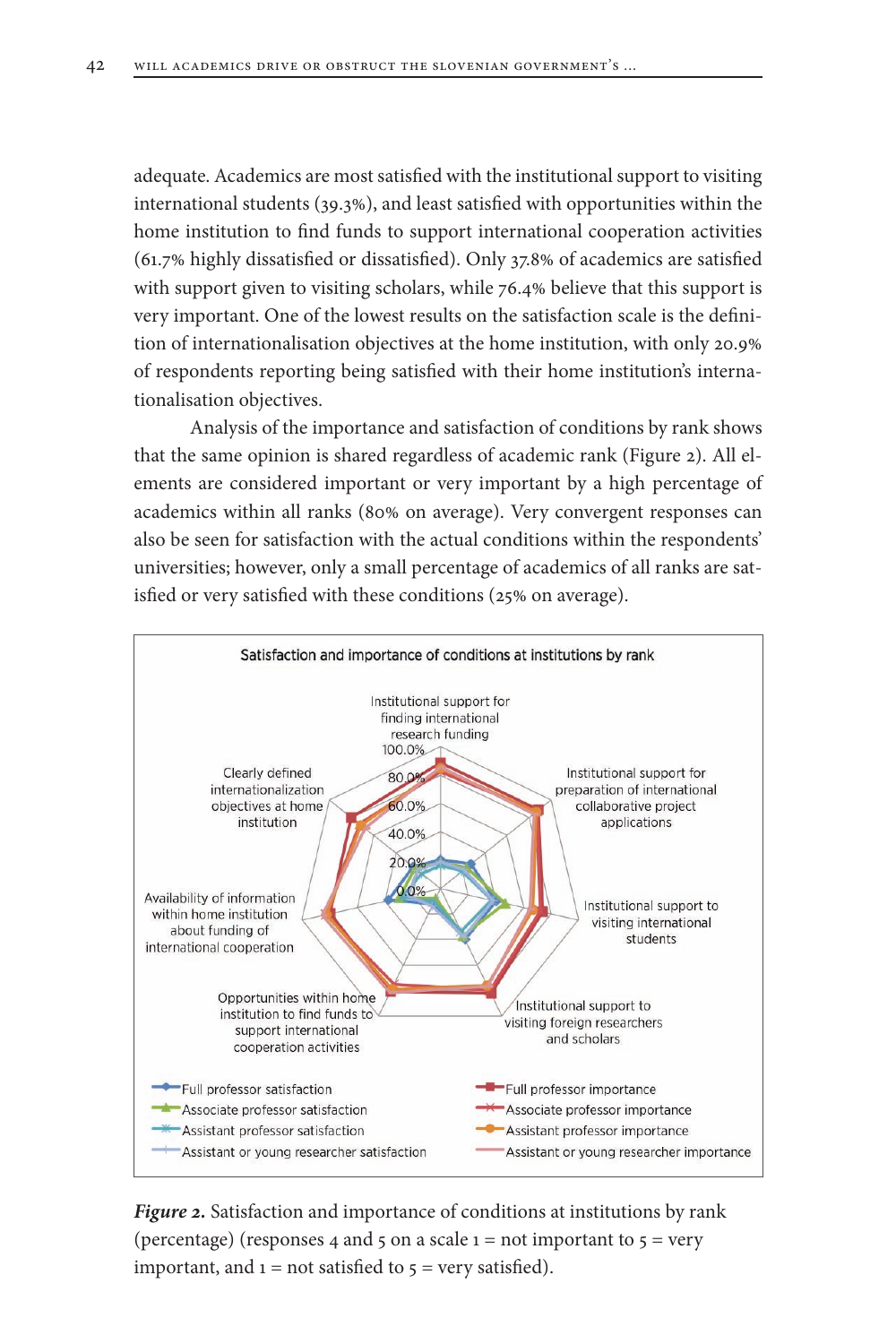The most divergent responses can be seen in terms of satisfaction with the availability of information within the home institution regarding the funding of international cooperation, where this information seems to be more accessible to higher ranks. In terms of importance given to particular conditions for internationalisation, the highest level of divergence is in relation to the clarity of defined internationalisation objectives at institutions, with its importance dropping according to rank (80.2% for full professors, 69.7% for assistants).



*Figure 3.* Satisfaction with conditions at the institutions by individual university (percentage) (responses 4 and 5 on a scale  $1 = not$  important to  $5 = \text{very important}$  and  $1 = \text{not satisfied}$  to  $5 = \text{very satisfied}$ .

Responses related to the satisfaction of existing institutional support for internationalisation by individual university show a large degree of divergence (Figure 3). Even though approximately one quarter of all of the Slovenian academics participating in our survey are, on average, satisfied with conditions at their institutions, the level of satisfaction is much higher in some universities (for example, the University of Primorska, with average satisfaction of 35%) than others (for example, the University of Maribor, with average satisfaction of 15%). In the University of Primorska, half of the respondents are satisfied with their institutional support for foreign students (50.9%) and academics (50.0%).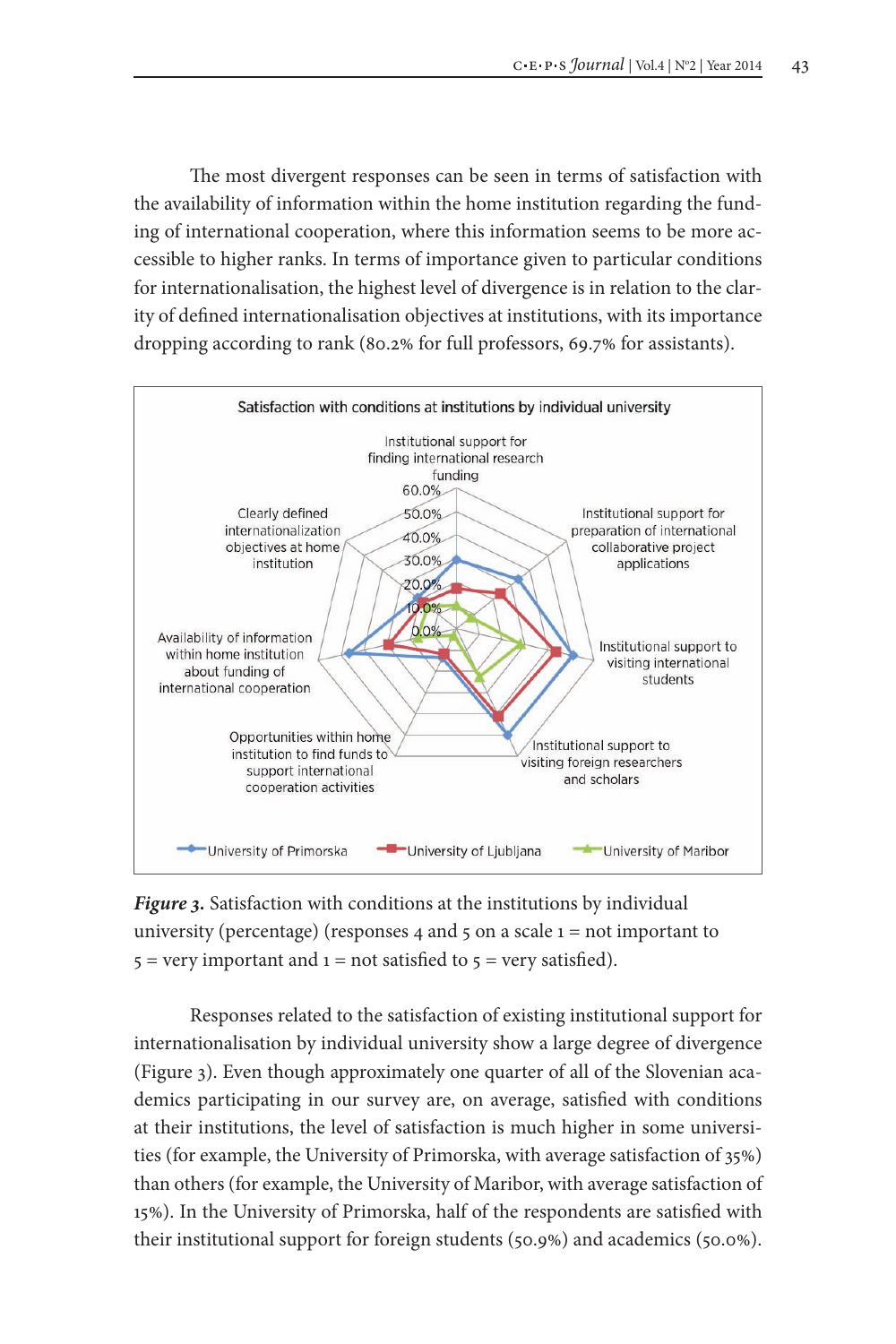Although these conditions are also rated as the most satisfactory in the other two universities, the percentage of satisfied and very satisfied academics at these institutions is much lower (Ljubljana on average 42.2%, Maribor on average 25.4%). Support for incoming students or academics is rated as the most satisfactory of all of the conditions evaluated within this question at all three universities.

Academics at the University of Primorska are also satisfied with the availability of information within the home institution concerning funding of international cooperation (46.6%), while in the University of Maribor satisfaction in this regard is reported by only 16.8% of respondents. We could find no correlation between satisfaction and ranks within individual institutions.

# **Conclusion**

In order to understand the possibilities for implementing the internationalisation agenda as part of higher education reforms in Slovenia it is important to understand the culture and climate of the academic community, the values, attitudes and present behaviours of academics. These particular contextual conditions can enable or obstruct the implementation of the reform agenda. The findings of the present study are also important for the formulation of the national strategy for the internationalisation of higher education in Slovenia, which is an "operational document" foreseen in the National Higher Education Programme (2011, p. 54, Objective 28).

Our findings show that Slovenian academics value internationalisation and seek international cooperation in general. However, there are some discrepancies between the values and behaviours of academics and the goals stated in the NPHE. These pertain in particular to various activities associated with internationalisation at home and to academic cooperation with the Western Balkans.

First, academics' own priorities regarding internationalisation activities tend to be higher than the perceived priorities of their respective higher education institutions, even though institutional expectations are in general perceived as fairly high. In particular, academics are highly supportive of mobility programmes and of involving foreign lecturers in either teaching or research collaboration. There is a clear window of opportunity here for institutions and the government to set a more ambitious internationalisation agenda.

Second, an ambitious internationalisation agenda, expectedly, also requires a fair amount of institutional support for internationalisation. The comparison of personal and institutional priorities regarding internationalisation points to the interest of academics in driving further internationalisation,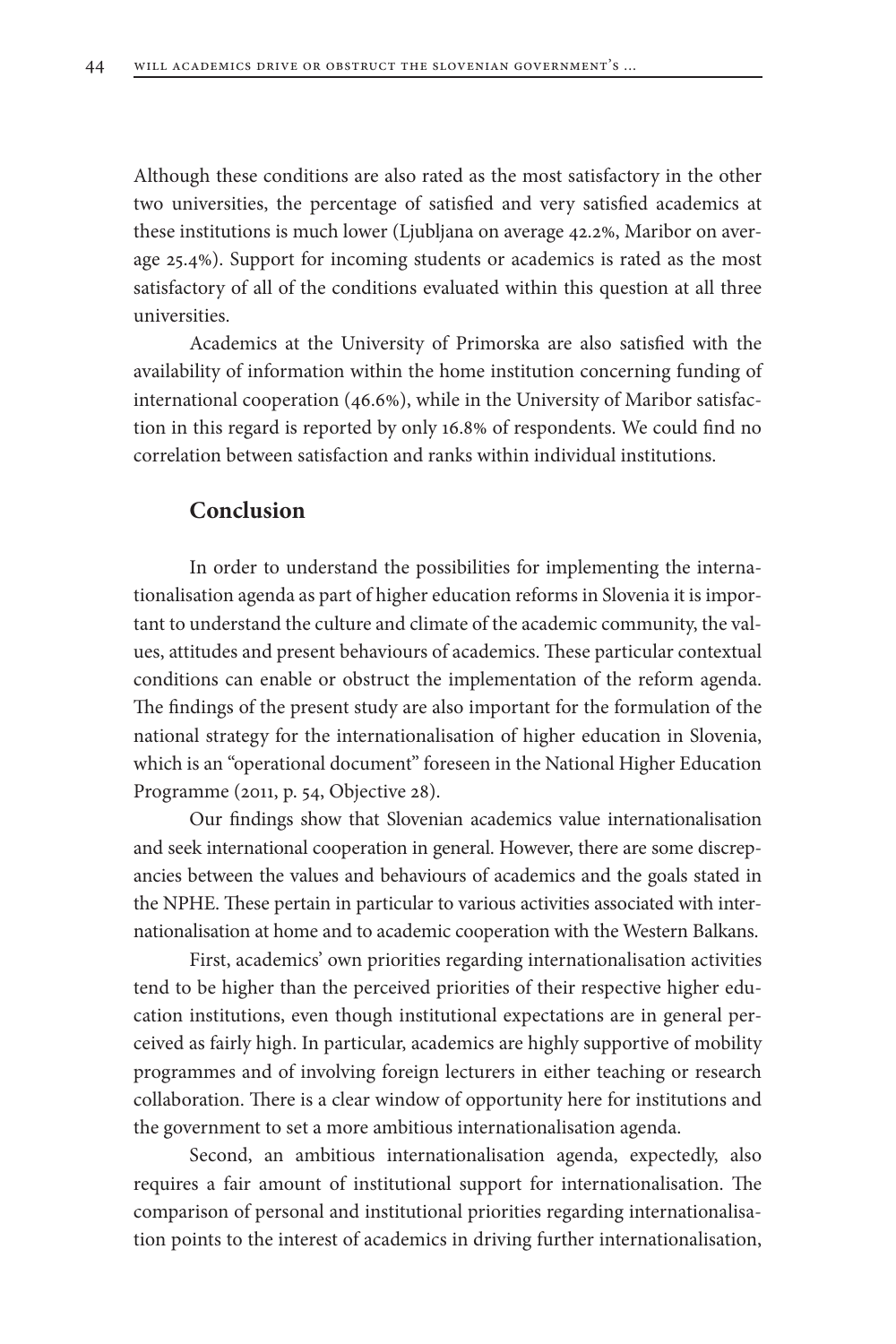providing appropriate conditions and support measures are created. Compared to the importance attributed to internationalisation, the actual satisfaction of academics with various forms of institutional support is fairly low. Particularly low is institutional support for finding funds to facilitate international cooperation activities, either within the institution or for international research collaboration. One of the lowest levels of satisfaction relates to the definition of internationalisation objectives at the home institution, while opportunities within home institutions to find funds also shows high dissatisfaction of academics.

Third, academics tend to be least positively inclined to various internationalisation activities linked to the "internationalisation of study at home". Given the low existing participation in mobility programmes (1.51% for students and 3.45% for staff) (Klemenčič & Flander, 2013), activities such as courses in foreign languages, better integration of foreign students in the study process, invitations to foreign lecturers, etc. are essential for helping non-mobile students to develop international competences. While aggregate academic attitudes tend to be positive across the Slovenian higher education space on each of these questions, when it comes to the question of conducting lectures in foreign languages, attitudes tend to be highly divergent across institutions. In other words, the attitudes of academics concerning these questions are fairly divided, and are most divided on the question of lecturing in foreign languages. It appears that more has to be done in the Slovenian academic community to discuss this matter and arrive at some sort of consensual position.

Internationalisation at home means not only the sum of all of the international activities in an institution, but also a coherent relationship between these activities, brought about by some form of institution-wide coordination and central steering (Crowther et al., 2000). This has shifted the priorities towards the encouragement of, for example, the internationalisation of curricula and programmes taught in foreign languages. Crowther et al. (2000) suggest that there could also be some "isolationist" undercurrents in parts of Europe, mainly due to sub-national regions and their governments who, in an attempt to foster regional identity, limit their institutions' *marges de maneouvre*, with mechanisms such as restrictive language policies. Slovenia is a case in point: most Slovenian institutions have no courses offered in a foreign language, but a foreign language can be used as a working language in parts of the teaching process, especially in lab work, seminars, tutorials and individual consultations if foreign students are enrolled (Klemenčič & Flander, 2013). However, such an approach is not feasible for a large number of students in times of massive enrolments, and the desired massive student mobility in the future (Golob Kalin et al., 2012; Klemenčič & Flander, 2013). Achieving an increased number of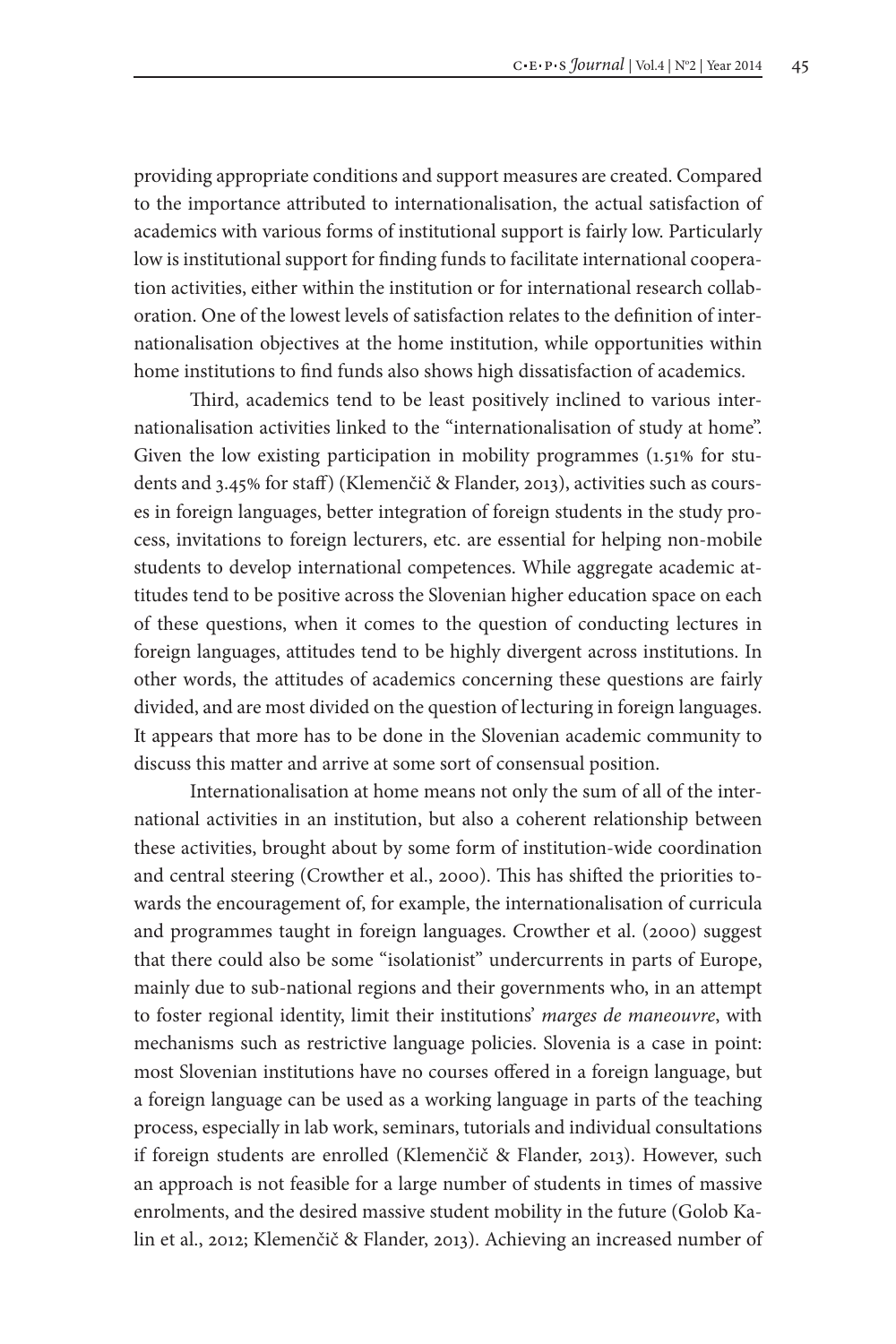foreign students, which is set as a mid-term goal in many universities, would therefore require some radical changes.

Fourth, we also observe that cooperation with academics and institutions from ex-Yugoslav countries is not seen as a potential path to capitalising on established personal contacts, knowledge of languages and similarities in academic and research culture, and thus to enhancing international cooperation. Instead, such cooperation is marginalised due to other possibilities and opportunities for cooperation within Europe and its programmes and incentives, as well as the EHEA.

Finally, although the self-reported responses on the existing engagement in internationalisation activities indicate a fairly high level, this should be treated with caution, as it is highly susceptible to social desirability bias. In order to obtain reliable data, it would be necessary to consult the COBISS database, which was not done within the framework of the present study. Nevertheless, Slovenia is ranked fairly high in the European Union on the measure of scientific publications in co-authorship with foreign researchers per million inhabitants, which testifies to the wide acceptance of international research collaboration in Slovenian academic culture.

### **References**

Altbach, P. G. (2002). *The Decline of the Guru: The Academic Profession in Developing and Middle-Income Countries*. Chestnut Hill, MA: Center for International Higher Education, Boston College. Altbach, P. G., Reisberg, L., & Rumbley, L. E. (2009). *Trends in Global Higher Education: Tracking an Academic Revolution*. Rotterdam: Sense Publishers.

Braček Lalić, A. (2007). *Internacionalizacija visokega šolstva v Sloveniji*. Master's Thesis. University of Ljubljana, Faculty for Social Sciences.

Clark, B. R. (1983). *The higher education system: academic organization in cross-national perspective.* Berkeley: University of California Press.

Crowther, P., Joris, M., Otten, M., Tekkens, H., & Wächter, B. (2000). *Internationalisation at home: A position paper.* Amsterdam: EAIE.

Elken, M., Gornitzka, Å., Maassen, P., & Vukasovic, M. (2011). *European Integration and the* 

*Transformation of Higher Education*. Oslo: University of Oslo, Department of Educational Research.

Enders, J. (Ed.) (2001). *Academic Staff in Europe: Changing Contexts and Conditions*. Westport, CT, London: Greenwood Press.

European Commission. (2010). *Communication from European Commission: Europe 2020. A strategy for a Smart, Sustainable and Inclusive growth*. Brussels: European Commission.

European Commission. (2011). *European Innovation Union Scoreboard. The Innovation Union's performance scoreboard for Research and Innovation*. Brussels: European Commission.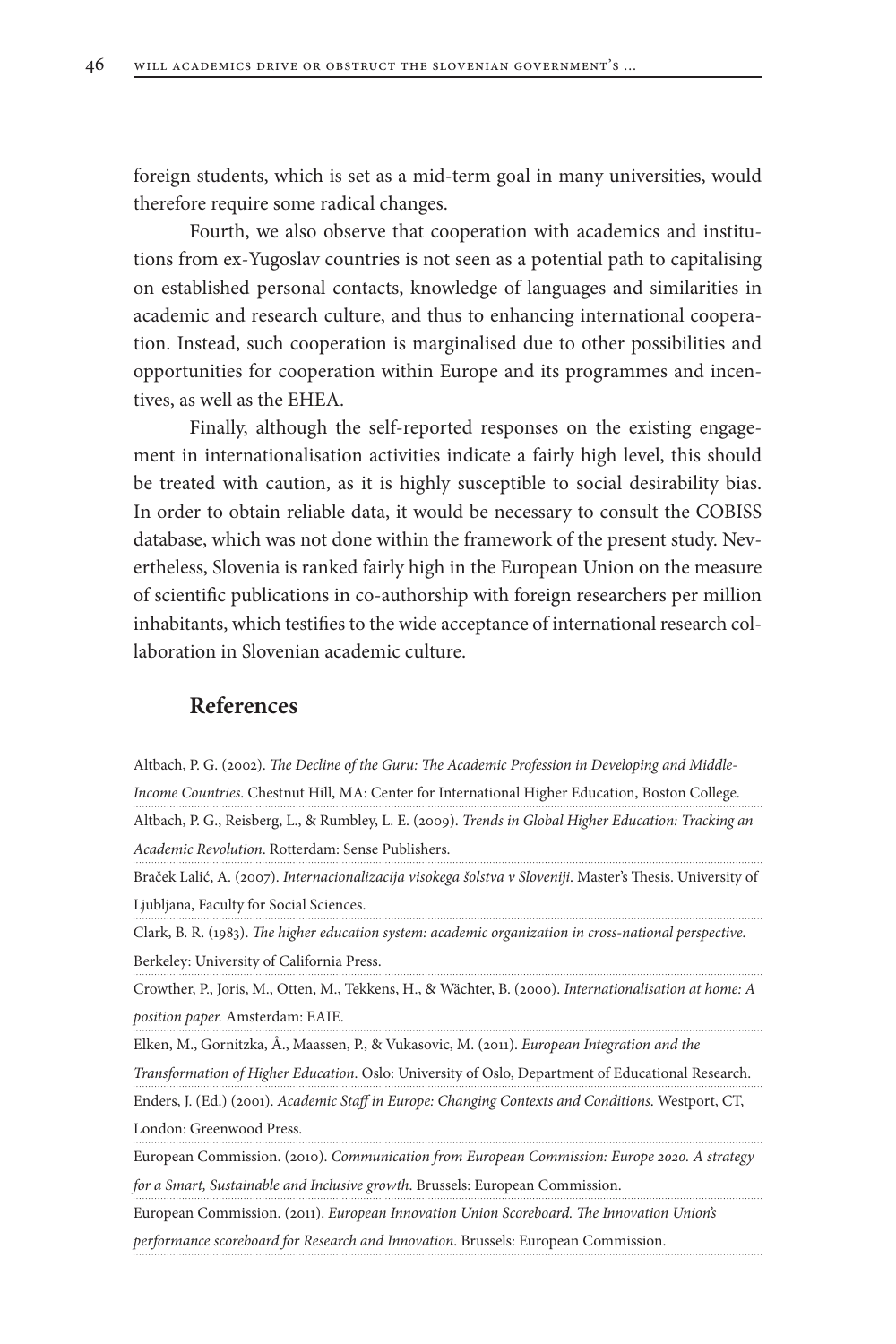Golob Kalin, M., Stabej, M., Stritar, M., & Červ, G. (2012). *Primerjalna študija o učnem jeziku v visokem šolstvu v Republiki Sloveniji in izbranih evropskih državah*. Ljubljana: Ministrstvo za izobraževanje, znanost, kulturo in šport.

Horta, H. (2013). Deepening our understanding of academic inbreeding effects on research information exchange and scientific output: new insights for academic based research. *Higher Education*, 487–510.

Kehm, B., & Teichler, U. (Eds.) (2013). The Academic Profession in Europe: New Tasks and New Challenges. In *The Changing Academy – The Changing Academic Profession in International Comparative Perspective*, Vol. 5. Dordrecht: Springer.

Klemenčič, M., & Flander, A. (2013). *Evaluation of the impact of the ERASMUS Programme on higher education in Slovenia.* Ljubljana: Center RS za mobilnost in evropske programme izobraževanja in usposabljanja (CMEPIUS).

Klemenčič, M., & Zgaga, P. (2013). Internationalisation at the European periphery and academics' geographic preferences for partnership: focus on the Western Balkans. In *Weaving the future of global partnerships: A conversation starter for the EAIE 2013 Annual Conference*. Amsterdam: European Association for International Education.

Klemenčič, M., & Zgaga, P. (forthcoming). Academic Inbreeding in Slovenia. In P. Altbach, L. Rumbley, & M. Yudkevich (Eds.), *Academic Inbreeding: Causes and Consequences*.

Knight, J. (2004). Internationalization Remodelled: Definitions, Approaches, and Rationales. *Journal of Studies in International Education, 8*(1), 5–31.

Kolar, J. (2011). Posnetek stanja raziskovalnega in inovacijskega sistema v Republiki Sloveniji. In

*Drzna Slovenija. Dodatek.* Ljubljana: Ministry of Higher education, Science and Technology.

March, J. G., & Olsen, J. P. (2008). Elaborating the "New Institutionalism". In R. A. W. Rhoades, S.

A. Binder, & B. A. Rockman (Eds.), *The Oxford Handbook of political institutions* (pp. 3-20). Oxford: Oxford University Press.

Musselin, C. (2013) Redefinition of the relationships between academics and their university. *Higher Education*, *65*(1), 25-37.

National Higher Education Programme. (2006). *Resolution on National Higher Education Plan of Republic of Slovenia 2006 – 2010*. Ljubljana: Ministry of Higher Education, Science and Technology.

National Higher Education Programme. (2011). *Resolution on National Higher Education Plan of* 

*Republic of Slovenia 2011 – 2020*. Ljubljana: Ministry of Higher Education, Science and Technology. Retrieved January 10 2014 from http://www.uradni-list.si/1/content?id=103885

Peterson, M. W., & Spencer, M. G. (1990). Understanding Academic Culture and Climate. *New* 

*Directions for Institutional Research, 68,17*(4), 3-18.

Qiang, Z. (2003). Internationalization of Higher Education: towards a conceptual framework. *Policy* 

*Futures in Education*, *1*(2), 248–270.

Slaughter, S., & Leslie, L. L. (1997). *Academic Capitalism: Politics, Policies, and the Entrepreneurial University*. Baltimore: John Hopkins University Press.

Teichler, U., & Höhle, E. A. (Eds.) (2013). The Work Situation of the Academic Profession in Europe: